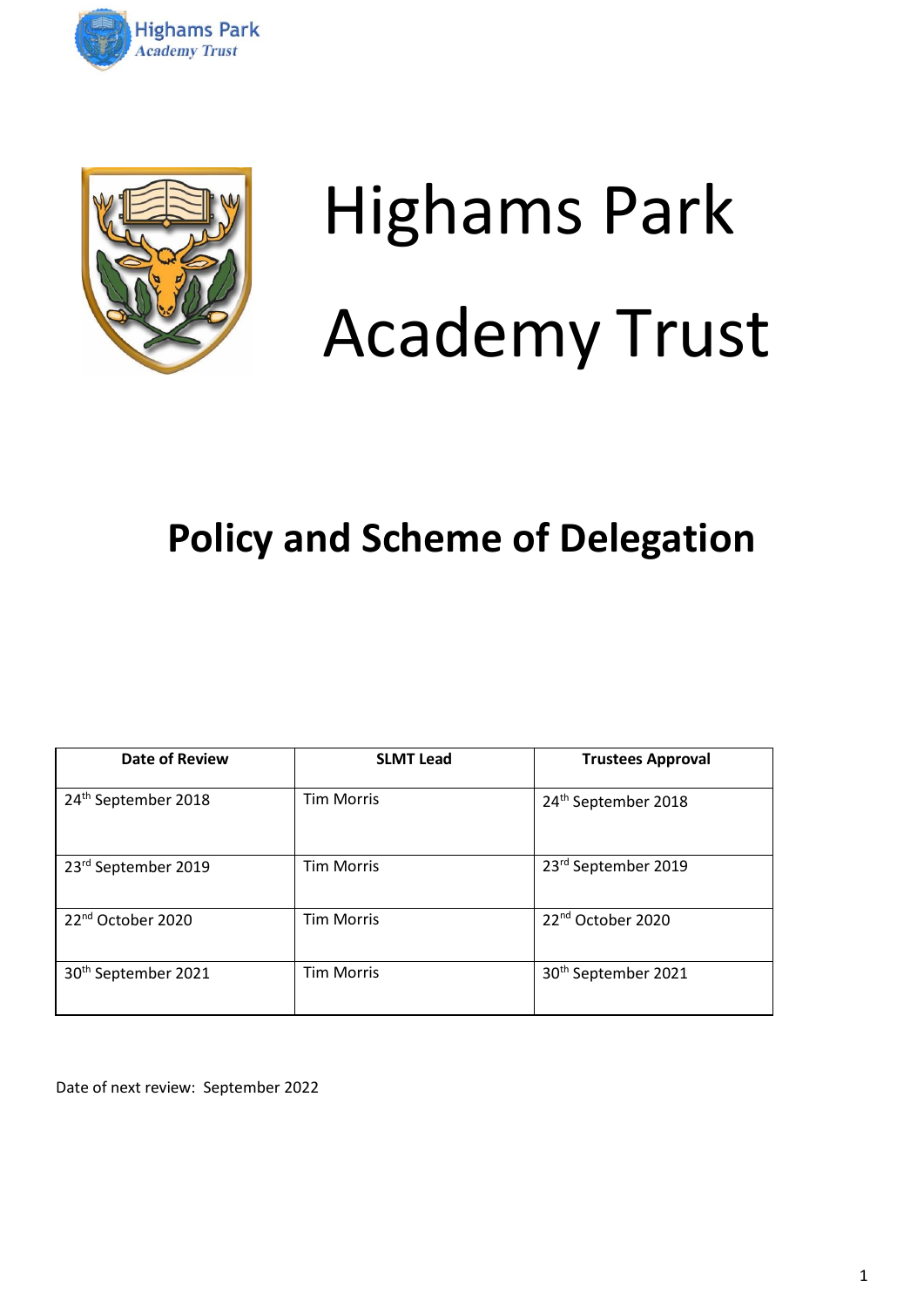

#### **Policy and Scheme of Delegation**

**Statement of Levels of Internal Financial Control October 2021**

**Table of Contents**

- **1. Introduction**
- **2. The Board**
- **3. Exercise of Delegated Powers**
- **4. Delegation Policy Principles**
- **5. Committees**
- **6. Scheme of Delegation**
- **7. Statement of Levels of Internal Financial Control**

**Attached;**

**Committee Remits** 

**Purchasing Policy and Procedures**

**Brigaded Table of Delegation** 

#### **1. Introduction**

1.1 The Articles ("ART") of Association of Highams Park Academy Trust ("the Trust") specify (at Article 94) that 'the business of the Trust shall be managed by the Trustees who may exercise all the powers of the Trust'.

1.2 Article 102 permits the Trustees to delegate their powers and functions to a Trustee, Committee, the Principal or a member of Staff.

1.3 Any delegation is, however, subject to the Trustees' duty to comply with the provisions of the Trust's Funding Agreement ("TFA") with the Secretary of State for Education and with the requirements of the Education Funding Agency set out in Academies' Financial Handbook ("AFH"), both of which should be read in conjunction with this Policy.

1.4 This Policy and Scheme of Delegation incorporate the Trust's Financial Regulations, their associated statement of Levels of Internal Financial Control and the Trust's Purchasing Policy.

1.5 The Policy and Scheme of Delegation will be the subject of annual review by the Trustees at their first meeting of the year.

#### **2. The Board**

#### 2.1 **The Board have the overarching duties:**

- Of compliance with HPAT's object its governance documents and all relevant legislation, regulation and guidance;
- Of care, to ensure that HPAT is well run, efficient and that risks are managed
- Of prudence in managing HPAT's assets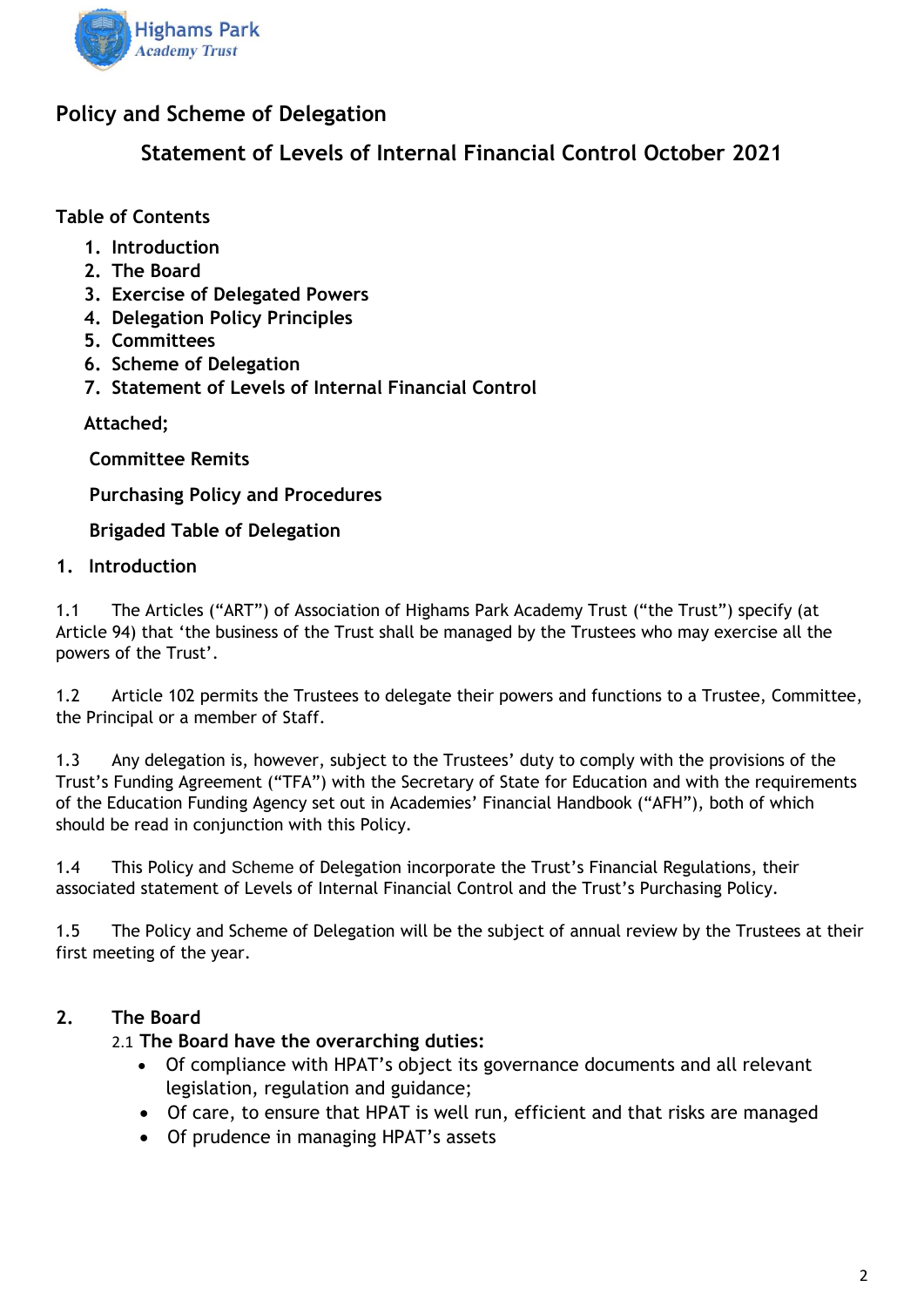

#### **3. Exercise of Delegated powers**

3.1 Powers delegated under this Policy and Scheme to Committees and Sub-Committees may be exercised in cases of urgency by the Chair of the Committee or Sub-Committee, provided that the members of the Committee or Sub-Committee are notified.

3.2 Powers delegated under this Policy and Scheme to the Principal shall be exercised by:

- 3.2.1 (in the absence or incapacity of the Principal) the Deputy Principal acting on behalf of the Principal;
- 3.2.2 the corporate office of Principal, that is the Principal in person or a member of staff of the Trust, such person having been authorised directly by the Scheme or by the Principal, the Principal's authorisation to be reported to the Trustees.

#### **4. Principles underpinning the Policy and Scheme**

The principles on which this Policy and Scheme of Delegation are based are:

#### **4.1 Responsibility**

Whilst the power to discharge a function of the Trust may be delegated by the Trustees, the Trustees' responsibility for the function is not.

#### **4.2 Reporting and Realism**

The Articles of the Trust prescribe for an action or decision taken under delegated powers to be reported to the Trustees. The realism is that the exercise of day-to-day management functions of the Principal (and, through the Principal, or designated staff of the Trust), whilst flowing from powers delegated to the Principal, will not be regarded by the Trustees as reportable actions or decisions.

#### **4.3 Reflection**

Any action or decision taken under delegated powers should reflect the Trust's Core Values.

#### **4.4 Reasonability**

Any action or decision taken under delegated powers must be reasonable. The Trustees may call in a delegated decision for review if they consider it to have been unreasonable.

#### **4.5 Referral**

The Principal, a Committee, or a Sub Committee of the Trustees may refer to the Trustees the determination of any action or decision delegated to them under the Scheme of Delegation.

#### **4.6 Reservations, Powers reserved to the Board**

Some functions are not delegable by the Trustees. Other functions, identified by the Trustees, are not delegated. All these are shown as Reservations in the Scheme of Delegation.

For the avoidance of doubt, the Reservations include, but are not restricted to, are

Setting the vision, ethos and strategic direction of the Academy by the determination of HPATs strategic and development plans including;

- Amendment of the Trust's Core Values and/or Articles and/or Funding agreement, for which any proposal must be referred to a General Meeting of the Trust;
- Approval of the Trust's annual report, governance statement and accounts, which must be referred to a General Meeting of the Trust;
- Approval by the Trustees of the Trust's annual budget;
- Approval by the Trustees of all policies of the Trust, including but not limited to Finance Policy, Risk, Curriculum, Staff Pay and Conditions of Employment Policy and Projected forward 3 year budget;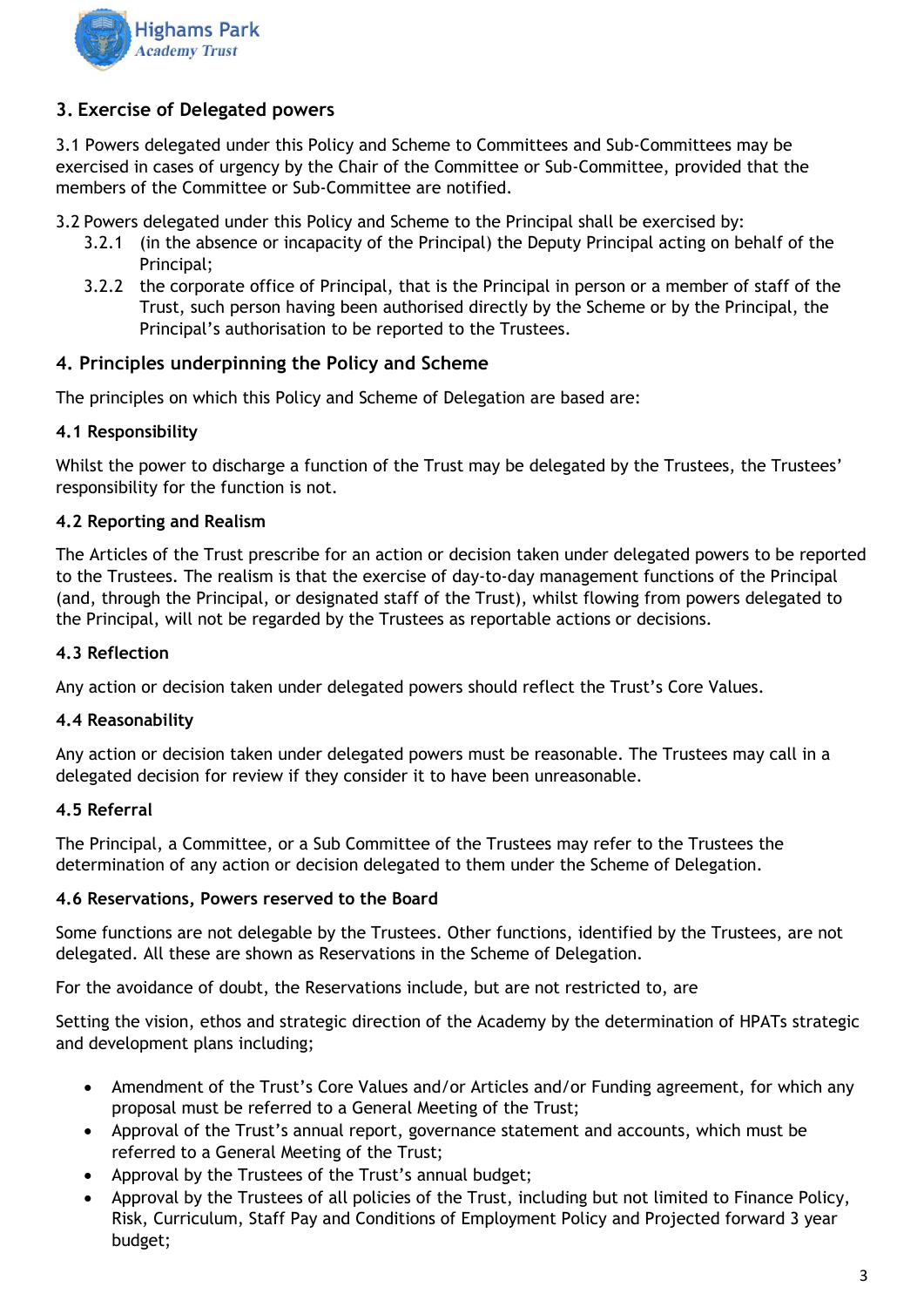

- Designation by the Trustees of an officer of the Trust to be the Accounting Officer;
- Appointment by the Trustees of the

Principal

Deputy Principal(s)

Company Secretary

Secretary to the Trustees

Internal Auditors

#### **5. Committees**

Powers delegated to Committees established by the Board;

The Board will establish 3 Standing Committees;

**Resources Committee**

**Audit and Risk Committee**

#### **Academy Effectiveness Committee**

The committees have responsibilities delegated to them within this policy. These responsibilities are defined in the committee remits.

The committee's functions are discharged in part through sub committees comprising of a mixture of Trustees and non-Trustee membership. The remits and structure of these committees are attached to this policy as Appendix 3.

#### **6. Scheme of Delegation**

Reservations to the Trustees and delegation by the Trustees to Committees and to the corporate office of Principal are set out by way of categories of co-operation in Annex 1 in a Table, which also identifies the following broad areas of function.

- Admissions
- Curriculum
- Finance
- Governance
- Site and Assets
- Staffing

These areas are reflected in the designation and Terms of Reference of the standing Committees established by the Trustees.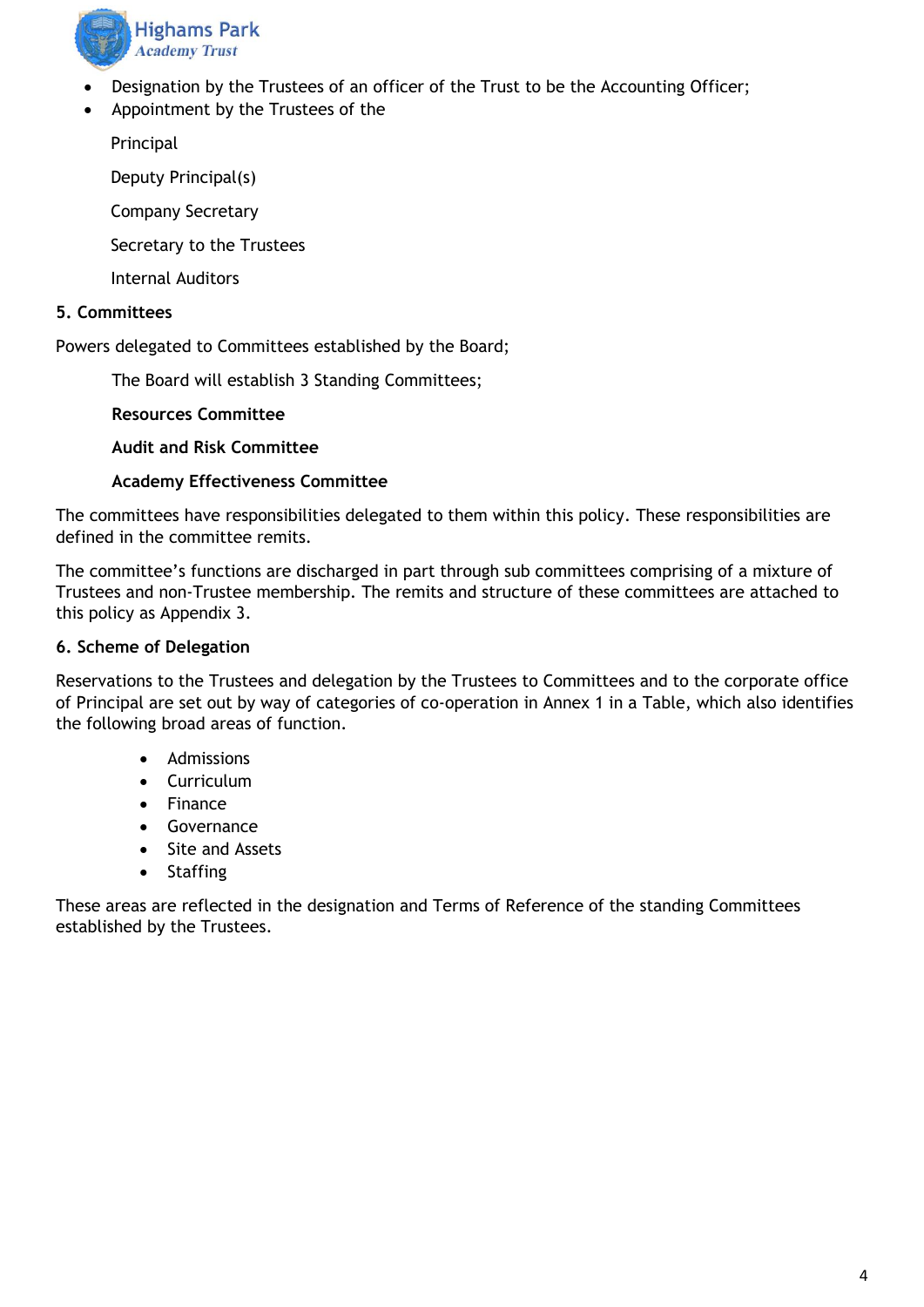

#### **7. Statement of Levels of Internal Financial Control**

#### **7.1 Virement between budget headings**

| Up to £5,000      | <b>CFO</b>                                          |
|-------------------|-----------------------------------------------------|
| £5,000 to £50,000 | Deputy Principal                                    |
| Over £50,000      | Principal, having consulted the Resources Committee |

#### **7.2 Payments and intra account transfers**

| Intra Bank account transfers                       | Chief Finance Officer                                                                                                         |
|----------------------------------------------------|-------------------------------------------------------------------------------------------------------------------------------|
| Cheque / BACS payment authorisation<br>under £100k | 2 approved signatories one of whom to be the Principal,<br>and the other a member of the Board who is not a staff<br>Trustee. |
| Payments over £100,000 (by cheque<br>only)         | 2 approved signatories one of whom to be the Principal,<br>and the other a member of the Board who is not a staff<br>Trustee. |

Details of these cheque signatories are held by the Resources Committee and will be reviewed on a regular basis.

#### **7.3 Purchasing thresholds (See also Annex 2 – Purchasing Policy and Procedures)**

| Up to £5,000                  | Budget holders approve based on evidence of best value                                                |
|-------------------------------|-------------------------------------------------------------------------------------------------------|
| £5,000 to £25,000             | SLMT at least 3 written quotations and adhering to public<br>sector notice requirements as necessary. |
| £25,000 to £50,000            | CFO suitable evidence of best value                                                                   |
| £50,000 to £100,000           | Principal having consulted the Resources Committee with 3<br>formal tenders                           |
| Over £100,000 to EU Threshold | Full Board at least 3 formal tenders                                                                  |
| Over EU Threshold             | Full Board, adverts will be placed in accordance with the<br>OJEU procurement requirements            |

#### **7.4 Disposal of Assets**

| Value up to £1000 | <b>CFO</b>       |
|-------------------|------------------|
| £1000 to £5,000   | Deputy Principal |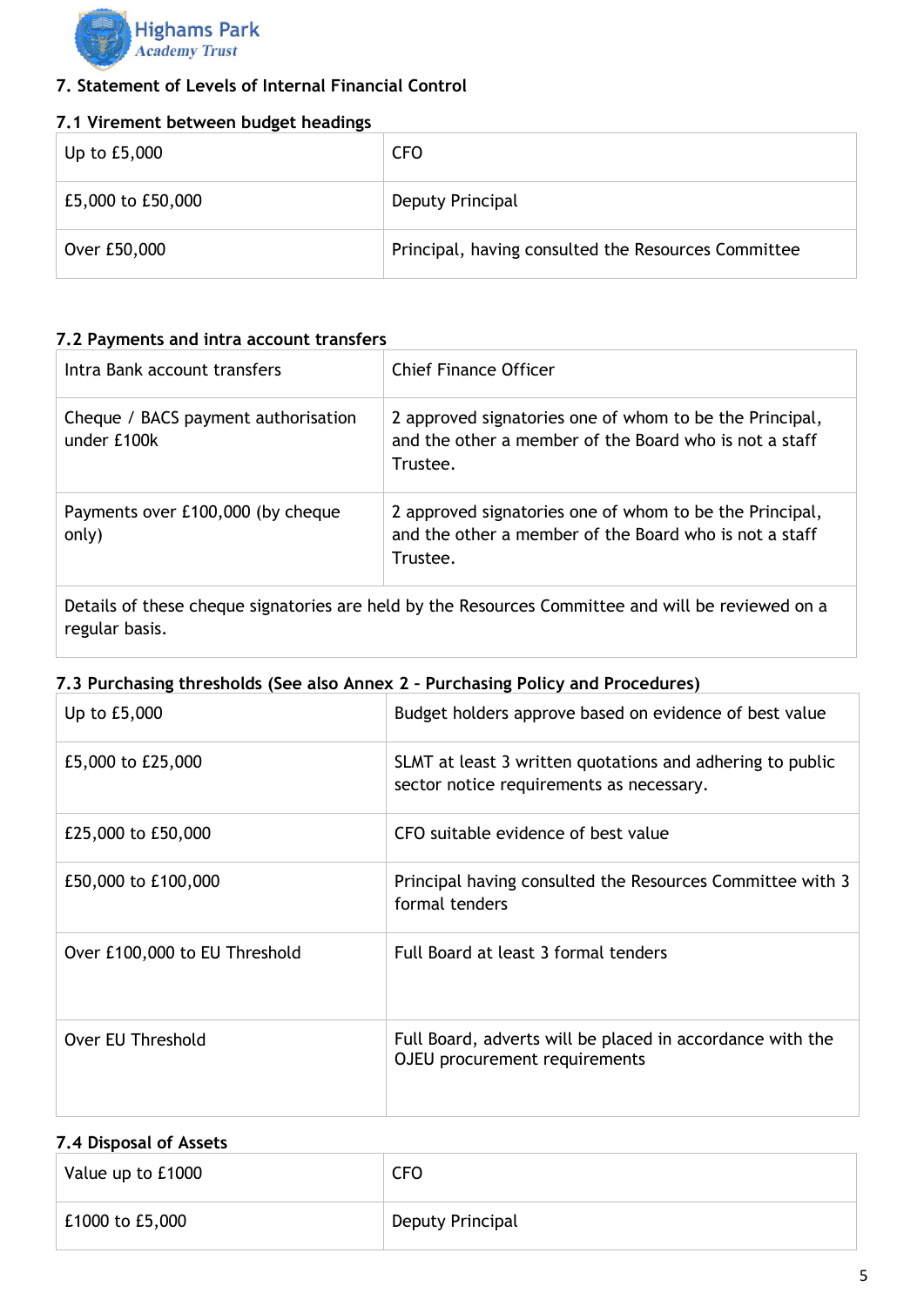

| Over £5,000                 | Principal, having consulted the Resources Committee |
|-----------------------------|-----------------------------------------------------|
|                             |                                                     |
| Freehold Land and Buildings | <b>ESFA</b>                                         |

#### **7.5 Write-off of Bad Debts**

| Up to $£1,000$                                                                                      | CFO - maintaining the principles of regularity, propriety<br>and value for money              |
|-----------------------------------------------------------------------------------------------------|-----------------------------------------------------------------------------------------------|
| £1,000 to £5,000                                                                                    | Deputy Principal - maintaining the principles of regularity,<br>propriety and value for money |
| Over £5,000 up to 1% of total income                                                                | Principal, having consulted the Resources Committee                                           |
| Over 1% of total income per single<br>transaction or cumulatively 5% of total<br>income in one year | <b>ESFA</b>                                                                                   |
| £2,500                                                                                              | Capitalisation threshold                                                                      |

#### **7.6 Income invoice and Credit Note Approval**

| Up to £25,000      | <b>CFO</b>                                          |
|--------------------|-----------------------------------------------------|
| £25,000 to £50,000 | Deputy Principal                                    |
| Over £50,000       | Principal, having consulted the Resources Committee |

#### **7.7 Petty Cash**

| Up to $£100$               | CF <sub>O</sub>       |
|----------------------------|-----------------------|
| Principal petty cash limit | Approved by the Chair |

#### **7.8 All expenditure in accordance with the limits set in this policy**

| <b>Staff</b>             | Line manager                  |
|--------------------------|-------------------------------|
| Claims made by COO       | Approved by CFO               |
| Claims made by CFO       | Approved by Principal         |
| Claims made by Principal | Approved by Chair             |
| Claims made by Trustees  | Approved by Company Secretary |
| Special Payments         | Principal                     |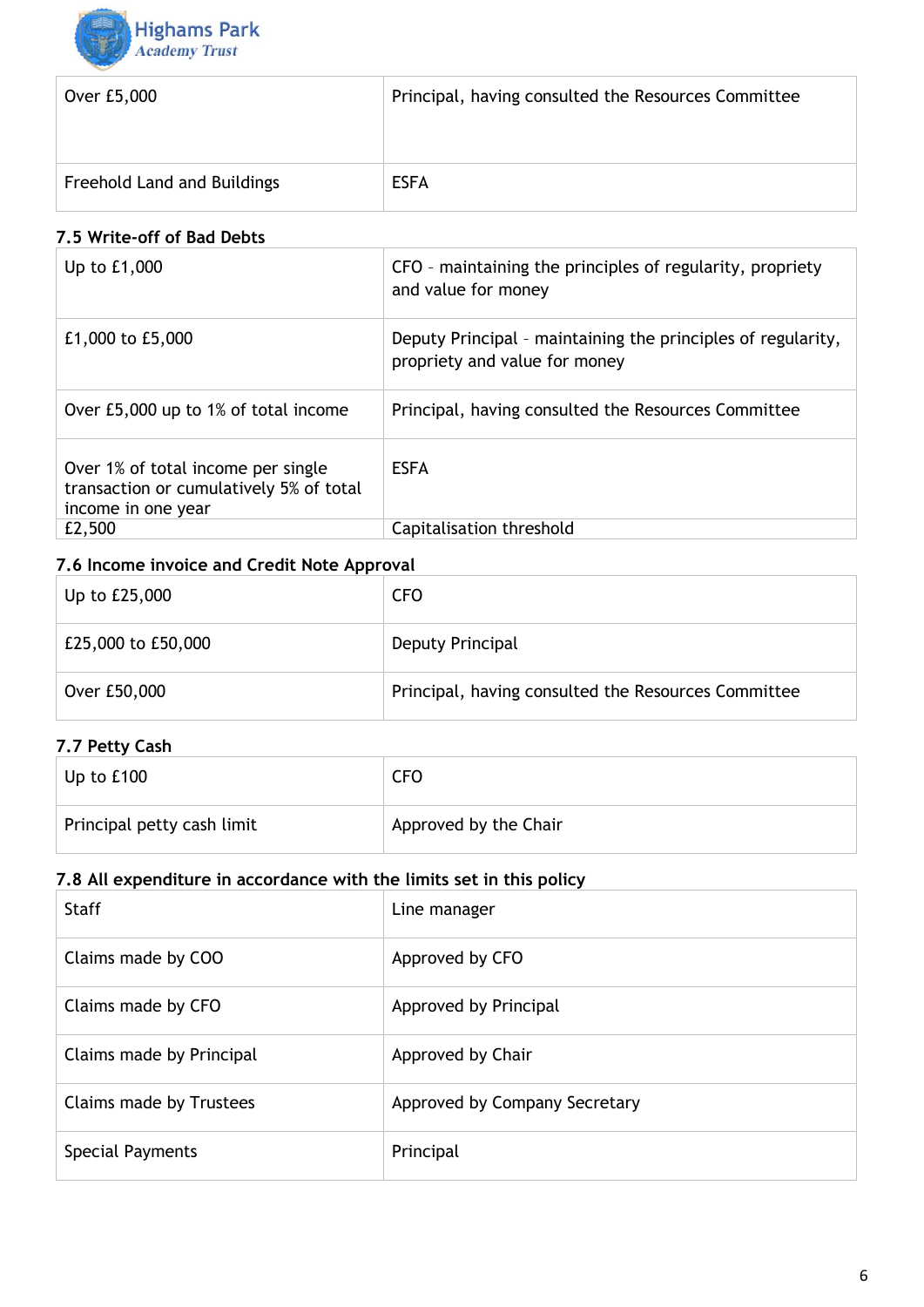

#### **7.9 Credit Cards**

The school credit cards are NOT used for personal expenses. The credit cards are kept in the finance office and are not carried by the named card holders.

Expenditure is delegated to the CFO and COO.

The limits of the credit cards are £5k as set by the Trustees.

Approval of credit card purchases:

CFO - AO

COO - CFO

#### **7.10 Direct Debits and Standing Orders**

These will be set up in accordance with the academy's Cheque Signatory process.

#### **7.11 Payroll Authorisation**

Line managers must approve overtime ahead of the overtime being carried out and provide a business case for doing so.

Amendments to Principals pay must be approved annually at the subcommittee of the resources committee. All other staff pay amendments are approved by the Principal.

The Principal is responsible for authorising the following payments to staff:

- severance payments
- compensation payments
- ex-gratia payments

#### **7.12 Income Processing**

The school should regularly review the procedure for the receiving, recording and processing of all income including procedures for chasing student debt and all systems included in processing income received.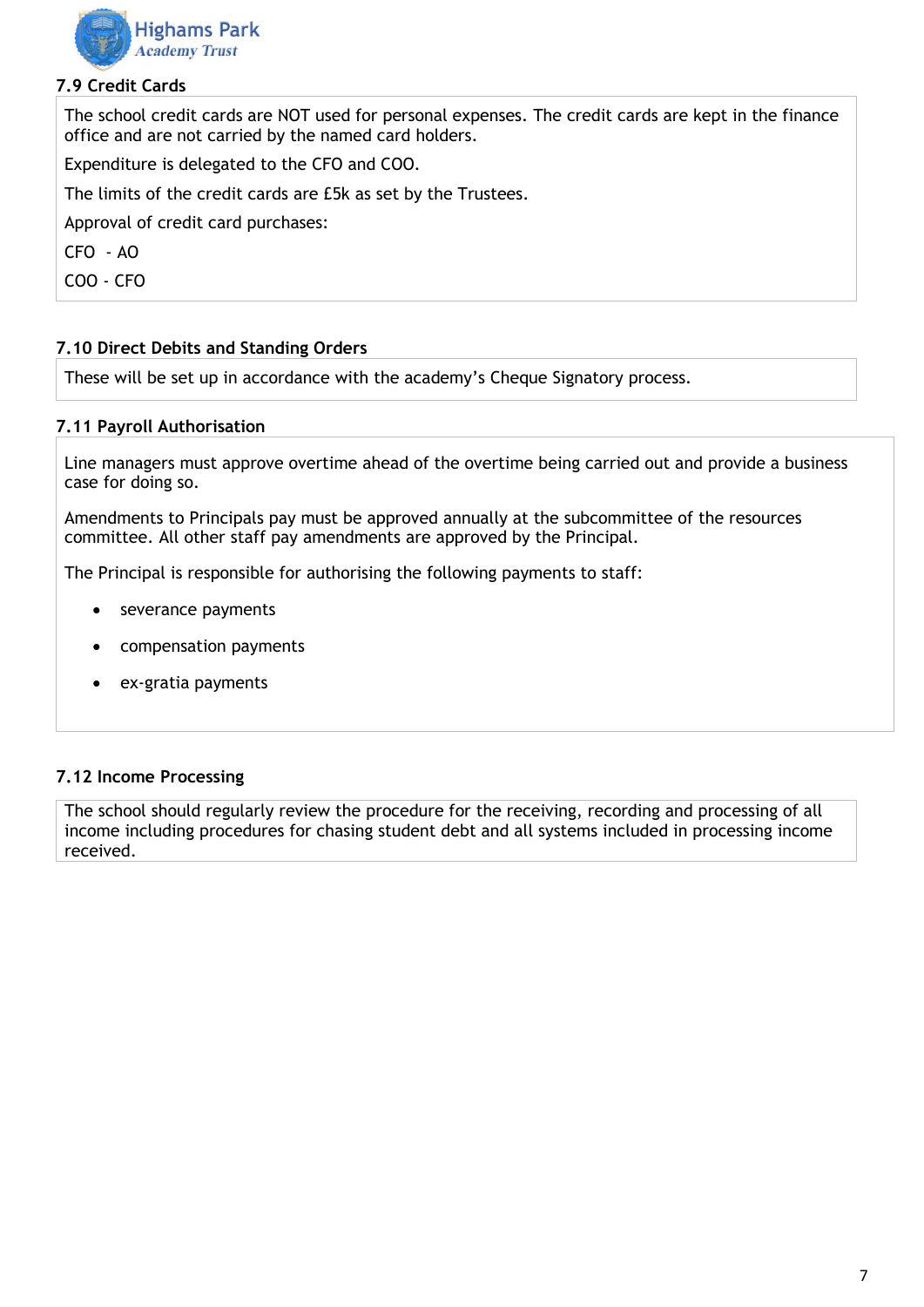

## **Resources Committee Remit**

#### **Purpose**

The role of the Resources Committee shall be to

- It shall also report to HPAT's Board on the assessment, monitoring, review and management of HPAT's financial and personnel resources
- To keep under review and to report on the ongoing maintenance management and development of the Trust's premises and related capital assets.
- Review and ratify policies delegated to this Committee

The committee's tasks include but are not restricted to the assessment, monitoring and management of HPAT's:

- Income and expenditure;
- Financial management and audit;
- Compliance with ESFA and other regulatory finance related requirements:
- Employment of staff
- Use, maintenance and development of premises;
- Compliance with Health and Safety and other Statutory Regulations.

#### **Composition**

The membership of the Resources Committee will comprise:

- the Chair and Vice- Chair of the Board (one of whom shall be designated by the board as Chair of the Committee)
- up to 5 other Trustees appointed by the Board for the ensuing year at the first meeting of the Board in each school year.

The quorum for the Committee will be 3.

In the event of a vote being tied, the Chair of the Committee will have a deciding vote. The Committee will be advised by the following reporting officers:

- the Principal (as HPAT's Accounting Officer)
- the Chief Financial Officer
- Deputy Principal in charge of Estates
- The senior member of staff responsible for Health and Safety Regulations
- The Company Secretary / Secretary to the Board
- Other reporting officers authorised by the Principal and approved by the Committee.
- Attendance by a member at a meeting of the Committee may be permitted, with the approval of the chair of the Committee, to be by electronic means.

#### **Frequency of Meetings**

One meeting each half term.

#### **Agenda, Minutes and Action List**

The Secretary to the Board shall: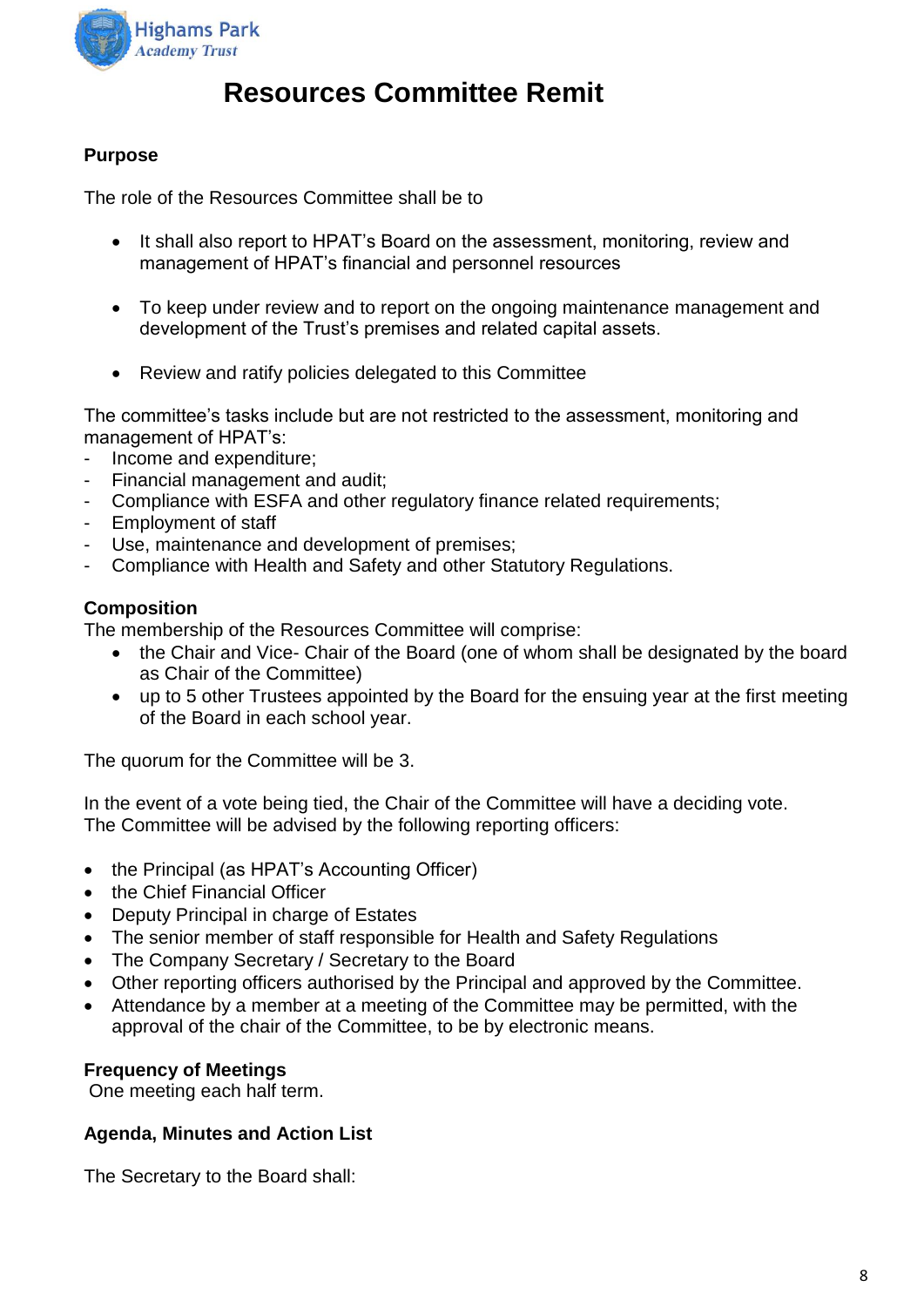

- Send to the members of the Committee the agenda of and written reports required for the meeting five working days prior to the meeting date.
- draft the minutes and action list of any meeting of the Committee and submit that draft to the chair of the Committee for emendation if any and for approval;
- place on the Academy website the draft as approved by the chair of the Committee;
- submit the draft:
	- $\circ$  to the next following meeting of the Board for presentation thereat by the chair of the Committee; and
	- o to the next meeting following of the Committee for confirmation by the Committee.

#### **Terms of Reference**

#### **1. Financial Management**

- To establish and maintain an up to date 3-year strategic financial plan.
- Having regard to the advice of the Principal and Chief Financial Officer, to approve and recommend to the Board a balanced budget for the next financial year.
- To challenge robustly monitoring reports on the performance of the in year budget and report termly to the Board on progress, setting out any virement decisions taken under delegated powers by the Principal or the Committee and any significant anomalies from the anticipated position of individual project budgets.
- To review benchmarking data on an annual basis to secure best value for money.
- To review and decide on service agreements and contracts up to a value of £100,000
- To consider and recommend to the Board the adoption of the annual accounts from the independent Accountants
- To take into consideration any recommendations made by other committees which have financial implications.

#### **2. Staff matters**

.

The Committee shall consider and advise the board on all matters relating to the following;

- HPATs policies for staff pay and conditions of employment
- The determination within these policies on the recommendation of the Principal any payment to a member of staff in respect of their dismissal.
- To receive reports from Sub-Committees dealing with the determination of teachers' performance related pay and staff disciplinary proceedings.
- To determine, within these policies, staff dismissal payments if and where appropriate.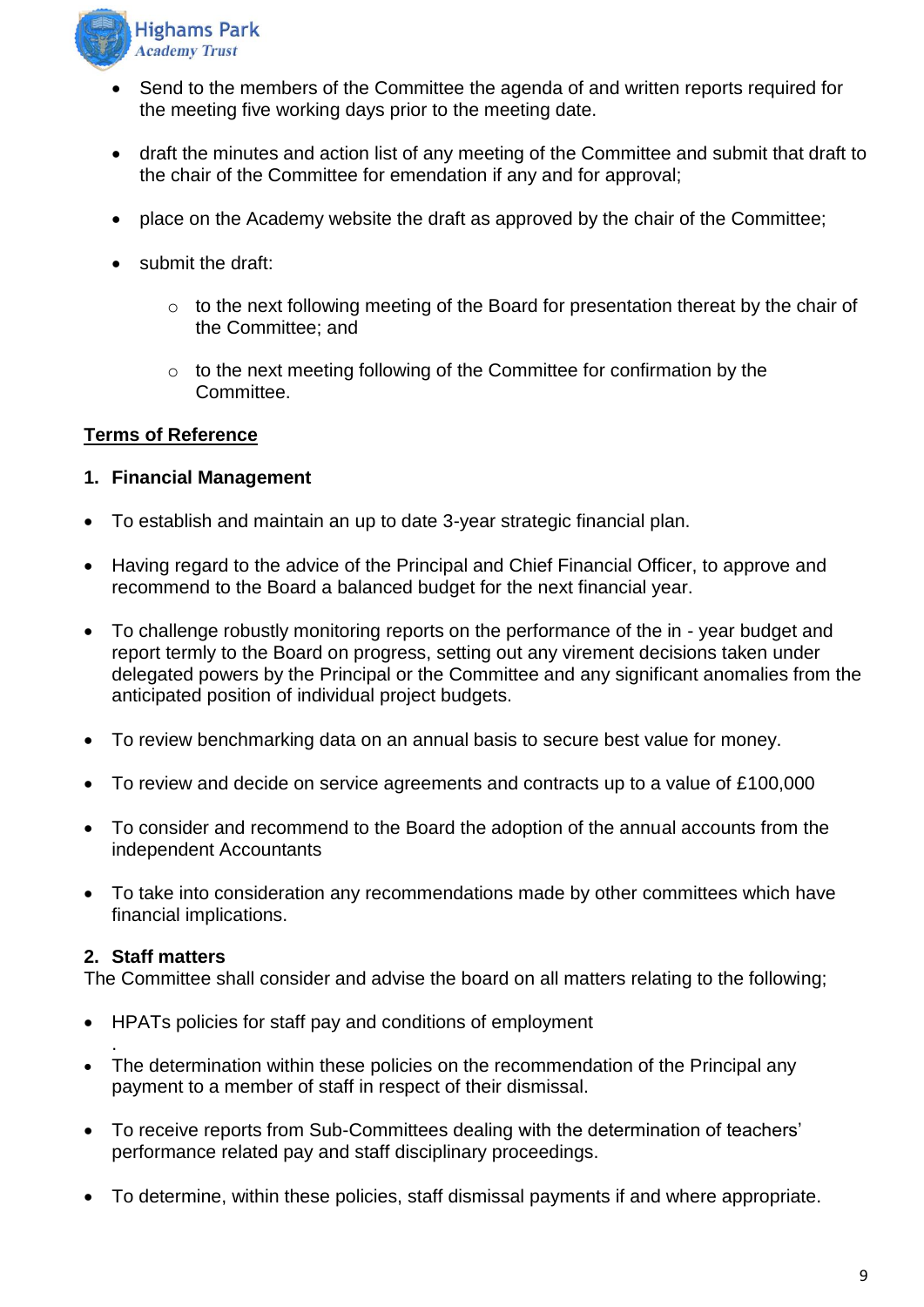

#### **3. Premises matters**

- To keep under review and to report to the Board on the strategy for the long-term maintenance and development of the Trust's capital assets.
- To approve for submission any capital bids with additional revenue consequences of up to £100,000.
- To recommend to the Board any Capital bids with revenue consequences over £100,000.
- To receive consider and when required, recommend to the Board any reports in accordance with the Academy's Tendering Policy
- To keep under review and to report on the maintenance management and development of the Trust's premises and related capital assets.
- To receive reports from the designated Health and Safety officer and ensure timely resolutions of outstanding issues are reached.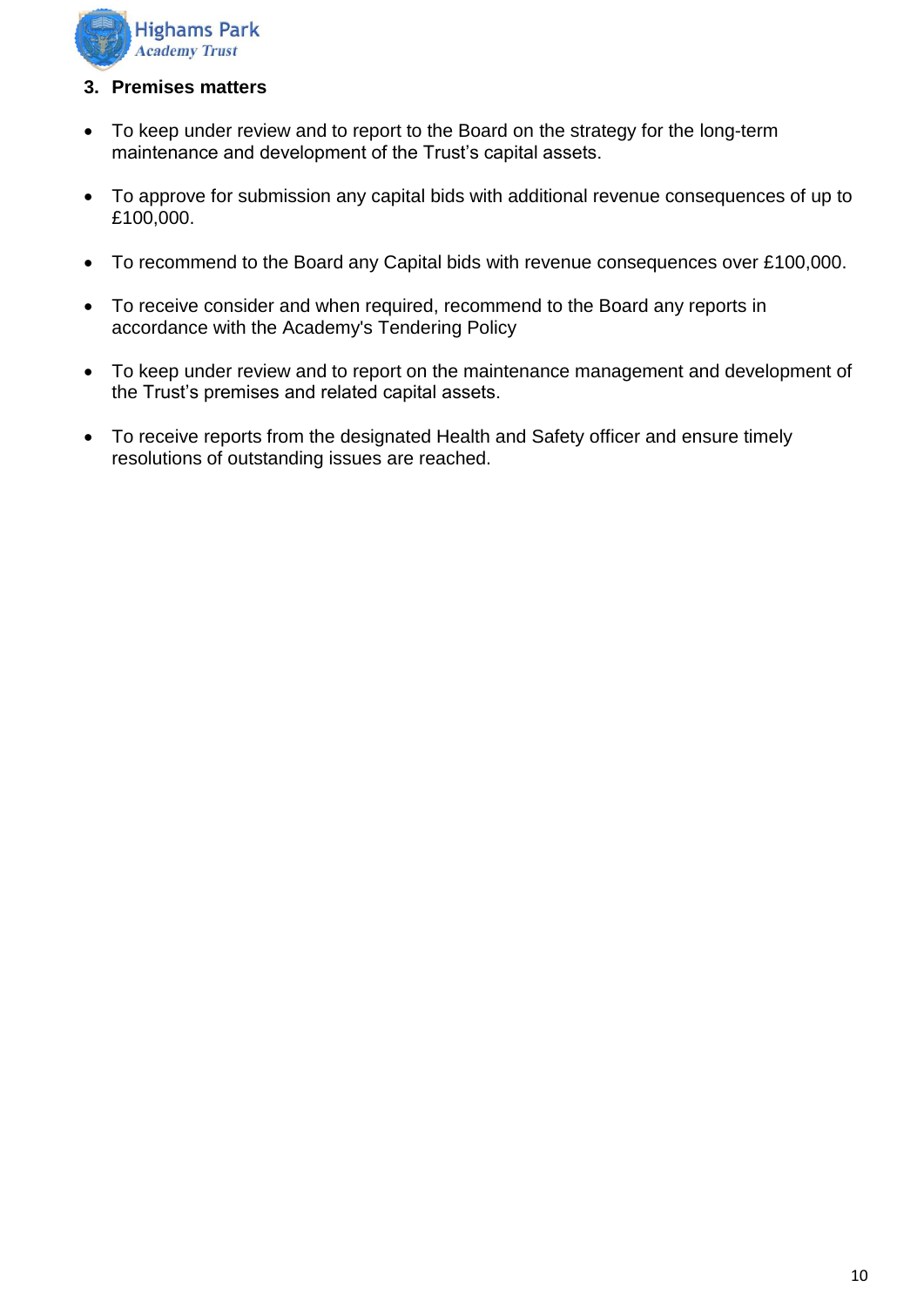

## **Sub–Committees of the Resources Committee**

#### **1. Staffing Sub–Committee (SSC)**

#### **Purpose**

#### **To report through the Resources Committee to the Board on;**

• Pay and conditions of employment of HPAT's staff; and their discipline including but not limited to their dismissal; and to determine performance payments to eligible staff.

#### **Composition**

The membership of the Staffing Sub-Committee will comprise:

- the Chair of the Resources Committee who shall be Chair of the subcommittee;
- 2 other Trustees who are not employees of HPAT, appointed by the Board from members of the Resources Committee at the first meeting of the Board in each school year.

The quorum for the Sub - Committee will be 3. (excluding of Teaching/Support staff membership)

In the event of a vote being tied, the Chair of the Sub-committee will have a deciding vote.

#### **Reporting Officers**

The Sub-Committee will be advised by the following reporting officers:

- the Principal (who shall withdraw when his/her own pay is under consideration) and
- (in respect of the Principals pay the Chair of the Staffing Sub Committee.

#### **Frequency of Meetings**

The Secretary to the Board will convene the meetings.

Annually in respect of the review of the Trust's pay and conditions of employment policies; and performance payments to eligible staff.

As necessary in respect of staff discipline hearings.

Attendance by a member of the meeting may be permitted, with the approval of the chair of the committee, to be by electronic means.

The quorum for a meeting of the Committee shall be three.

#### **Agenda, Minutes and Action List**

The Secretary to the Board shall:

- Send to the members of the Committee the agenda of and written reports required for the meeting five working days prior to the meeting date.
- draft the minutes and action list of any meeting of the Committee and submit that draft to the chair of the Committee for emendation if any and for approval;
- place on the Academy website the draft as approved by the chair of the Committee;
- submit the draft: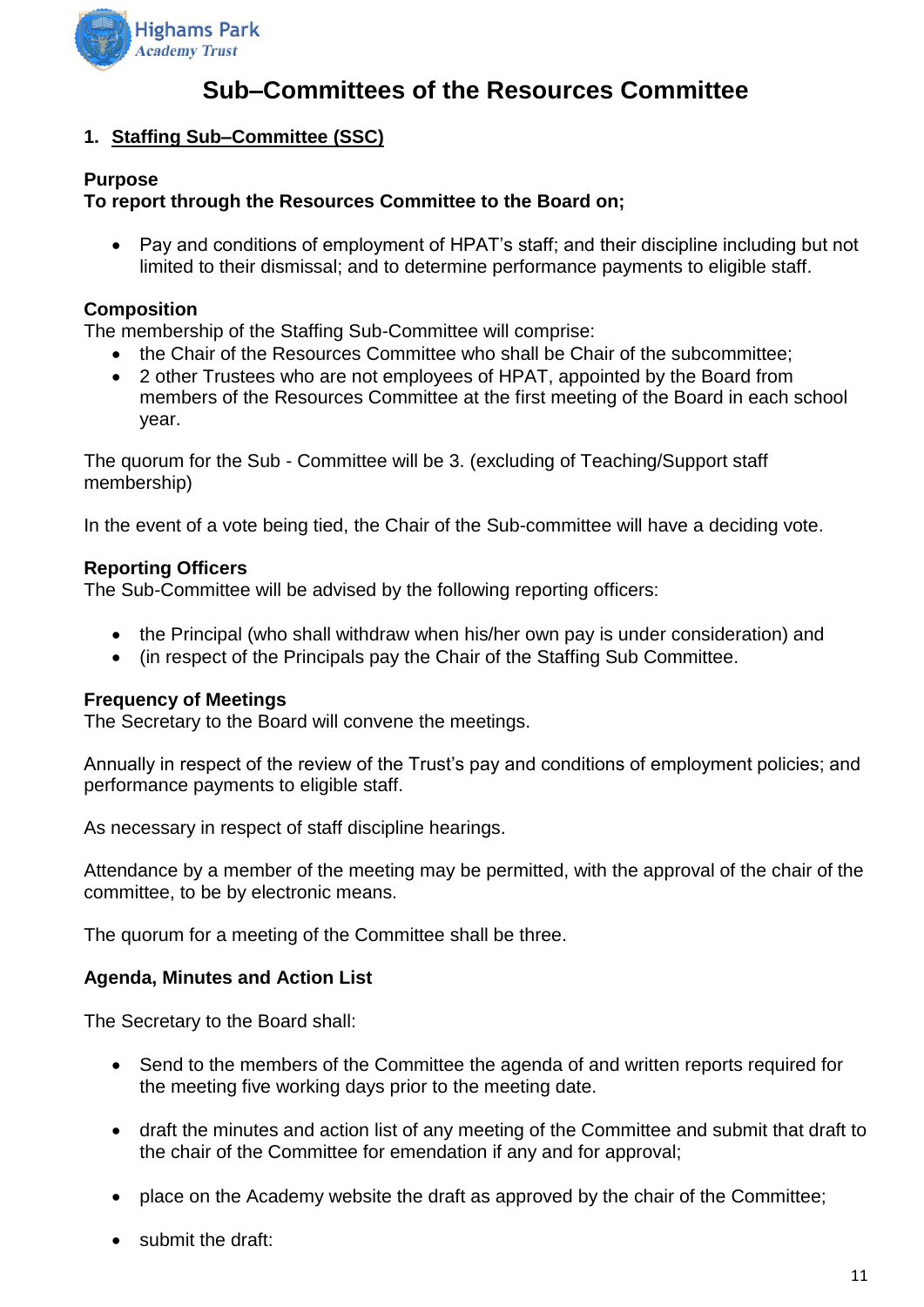

- o to the next following meeting of the Board for presentation thereat by the chair of the Committee; and
- o to the next meeting following of the Committee for confirmation by the Committee.

#### **Terms of Reference**

- 1. To keep under review and to advise the Board through the Resources Committee, on the Pay and Employment Policies to be adopted for all employees at the school.
- 2. To determine where applicable, performance pay of employees of HPAT.
- 3. In regard to teachers' pay and conditions of employment, the Sub-Committee will:
	- Receive the Principal's report on the annual pay progress of teachers including Deputy Vice and Assistant Principals.
	- Consider and approve the recommendations of the Principal on applications by teachers to be paid on the upper pay range.
	- Consider and determine pay progress for the Principal, taking account of the recommendations of the chair of the Sub-Committee, (these recommendations to be made by the chair having considered an independent assessment of the Principal's Performance Management);
	- Consider and determine the application to teachers employed by HPAT of any pay increase applicable to teachers in maintained schools.
	- Monitor and report annually to the Board of Trustees on the pattern of performance pay progression at each level and the correlation between pay progression, quality of teaching and outcomes for students.
- 4. Staff Discipline
	- To determine and make decisions on matters relating to staff indiscipline and capability including but not limited to their dismissal.

#### **2. Staff Pay and Conditions Appeals Sub Committee (SPCASC)**

#### **Purpose**

The function of (SPCASC) to consider and determine appeals made by staff against pay and conditions of employment decisions made by (SSC)

#### **Composition**

To consist of three Trustees who are not employees of the Academy and not members of SSC.

#### **Frequency of meetings**

Meetings held as required.

#### **Terms of Reference**

The function of (SPCASC) to consider and determine appeals made by staff against pay and conditions of employment decisions made by (SSC).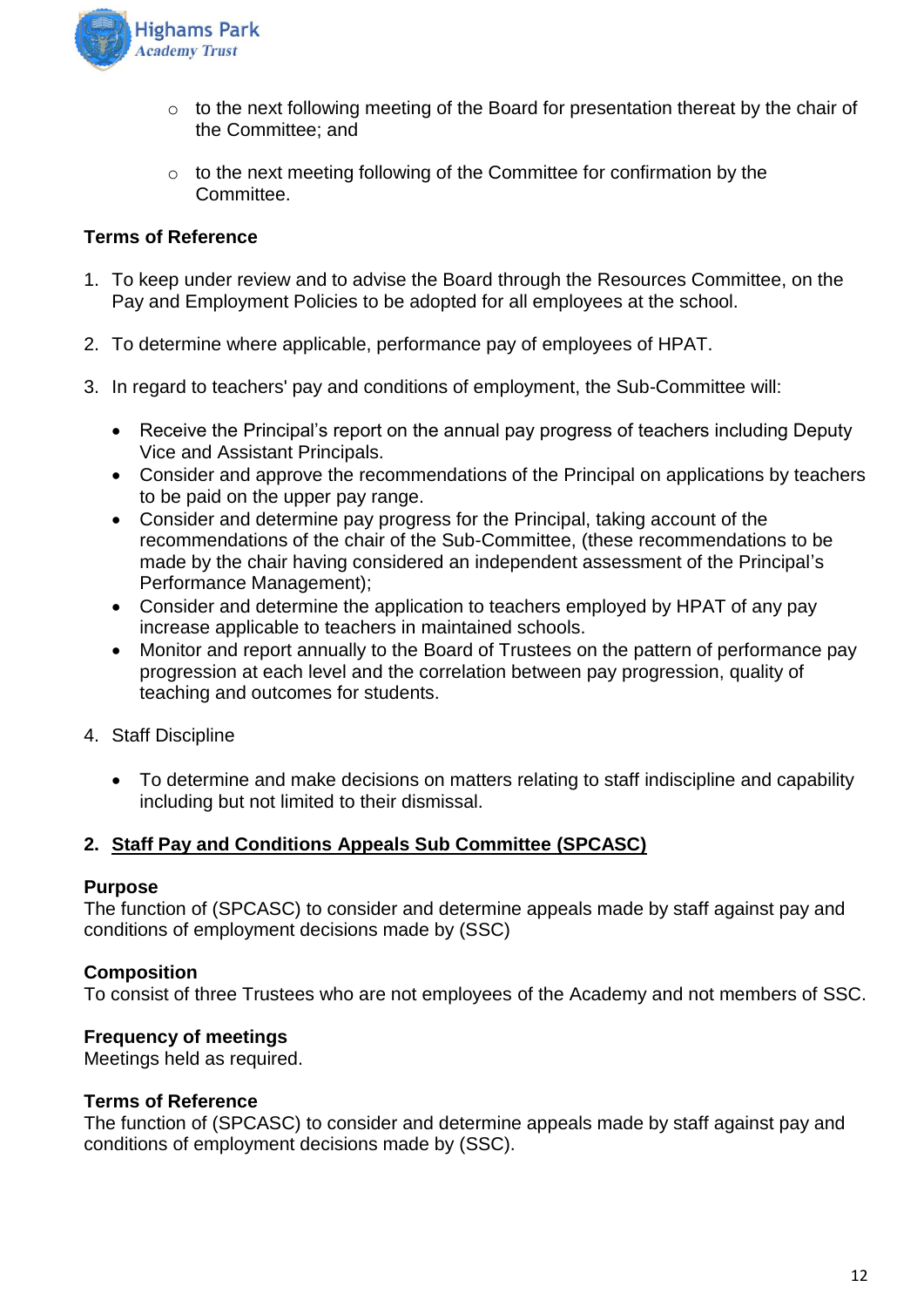

#### **3. Staff Discipline Appeals Sub-Committee (SDASC)**

#### **Purpose**

The function of SDASC to consider and determine appeals made by staff against decisions made by the SSC.

#### **Composition**

Membership to consist of three members of the Board of trustees, drawn from a panel of eligible Trustees, that is to say Trustees who are not employees of HPAT and who have not been members of the SSC against whose decision the appeal is made.

#### **Frequency of meetings**

Meetings held as required.

#### **Terms of Reference**

To consider and determine appeals made by staff against decisions made by the SSC.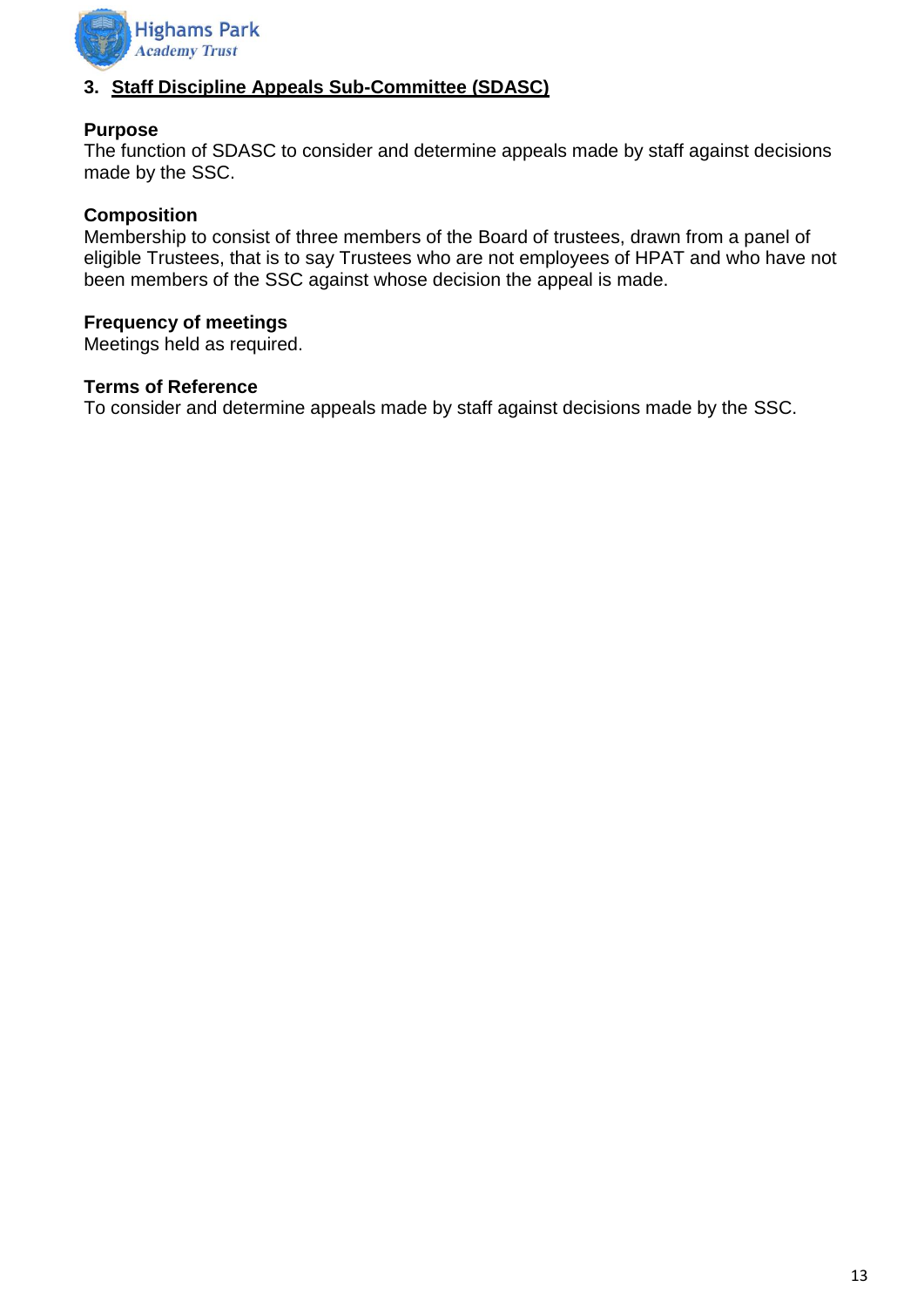

## **Audit and Risk Committee**

#### **Purpose**

The role of the audit and risk committee is to:

- Oversee and approve the trust's programme of internal scrutiny
- Ensure that risks are being addressed appropriately through internal scrutiny
- Report to the board on the adequacy of the trust's internal control framework (this includes financial and non-financial controls and management of risks)
- Recommend to the Board the adoption of the annual report of the independent auditors
- Advise, liaise, and recommend to the members of the trust the appointment of the independent auditors

#### **Composition**

The Audit and Risk Committee shall comprise

• 3 Trustees appointed by the Board

The Chair of the Trust must not be the chair of the committee. Staff members must not be members of the committee

The quorum for the Committee will be 3.

In the event of a vote being tied, the Chair of the Committee will have a deciding vote.

#### **Reporting Officers**

The Reporting Officers shall be

- The Principal
- The CFO
- Other executive leaders authorised by the Principal and approved by the Committee

#### **In attendance**

• The Company Secretary/ Secretary to the Board

#### **Frequency of Meetings**

The committee will meet at least 3 times a year.

#### **Terms of Reference**

#### **Audit and Risk matters**

- To identify and manage HPAT's organisational risks.
- To appoint and to receive reports from the Trust's internal auditors and action recommendations where necessary, including amendments to the Statement of Internal Control.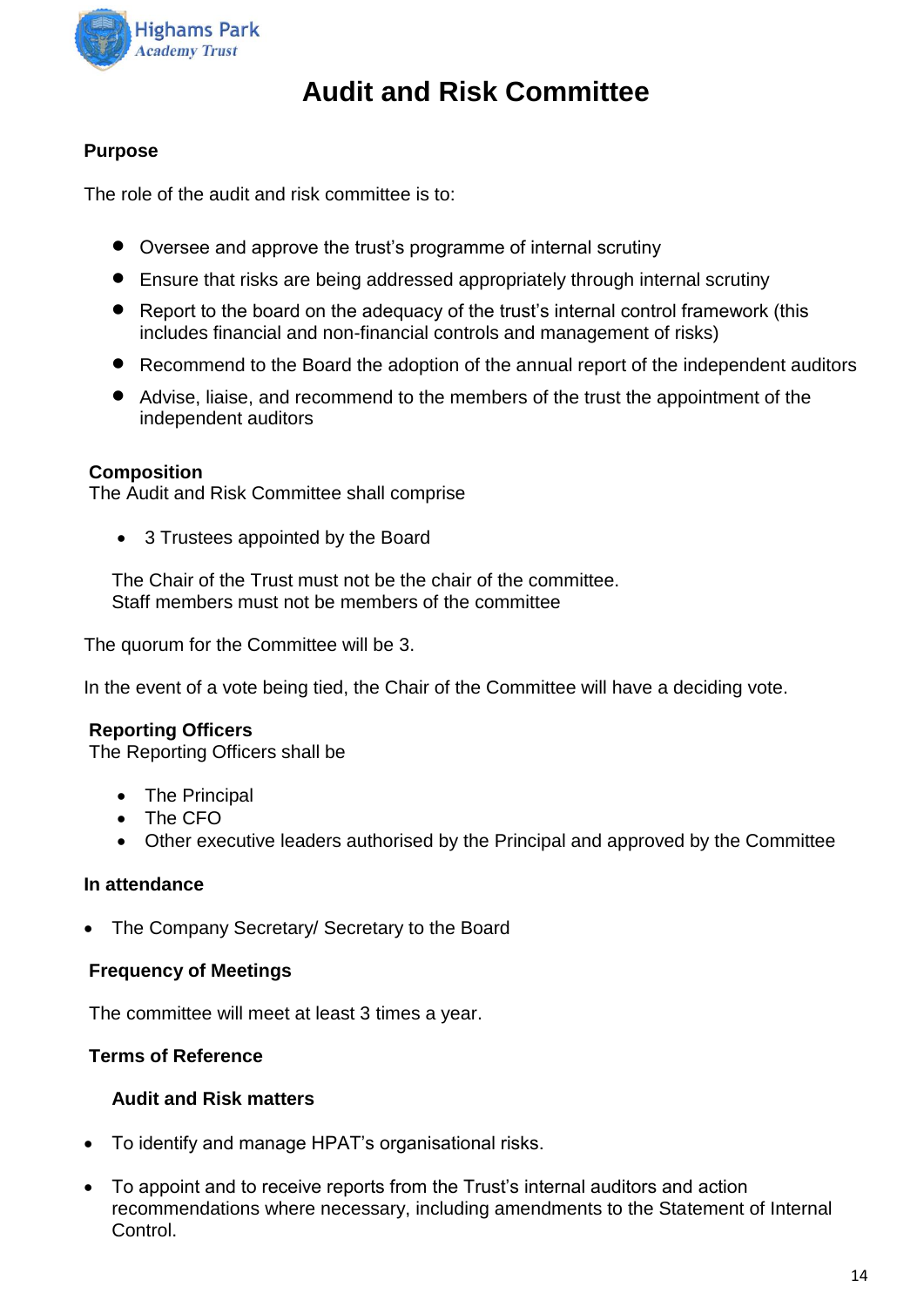

- To consider and recommend to the Board the adoption of the annual report of the independent Auditors and to receive and take appropriate action on any recommendations made by them.
- To advise the members of the trust board the need to commence the process of appointing independent auditors and to take instruction on procedure.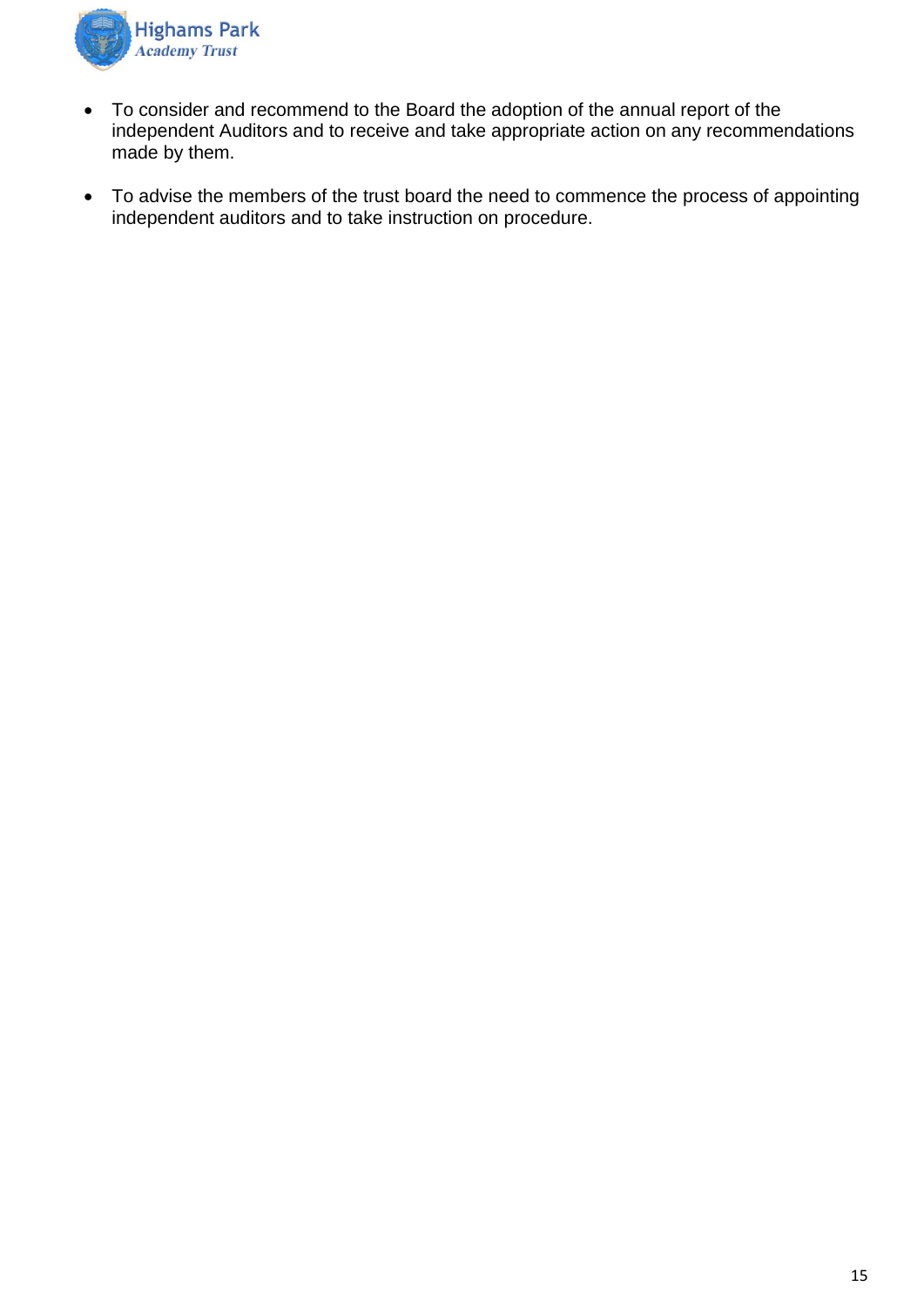

## **Academy Effectiveness Committee**

#### **Purpose**

The purpose of the Committee is to monitor, review and report to the Board on matters related to the Academy's curriculum including:

- the attendance, behaviour, discipline, health, inclusion, safeguarding and welfare of all students
- students' progress and achievements.
- review and ratify policies delegated to this Committee

#### **Composition**

The Academy Effectiveness Committee shall comprise:

- the Chair and Vice- Chair of the Board:
- up to 5 other Trustees appointed by the Board;

#### **Reporting Officers**

The Reporting Officers shall be

- the Principal:
- the Deputy Principals;
- other executive leaders authorised by the Principal and approved by the Committee.

The Reporting Officers shall ensure that reports and data are presented in a format in which key issues are readily identified and monitored.

#### **In attendance**

• The Company Secretary/ Secretary to the Board

#### **Committee Process**

#### **Appointment and term of office of the chair of the Committee;**

At the first meeting of the Board in each school year, the chair of the Committee will be appointed by the Board for the ensuing year from amongst the members of the Committee.

#### **Meetings of the Committee**

The Secretary to the Board will convene the meetings.

The agenda of and reports to a meeting of the Committee shall be sent by the Secretary to the members at least five working days before the meeting.

The Committee shall not normally meet by electronic means.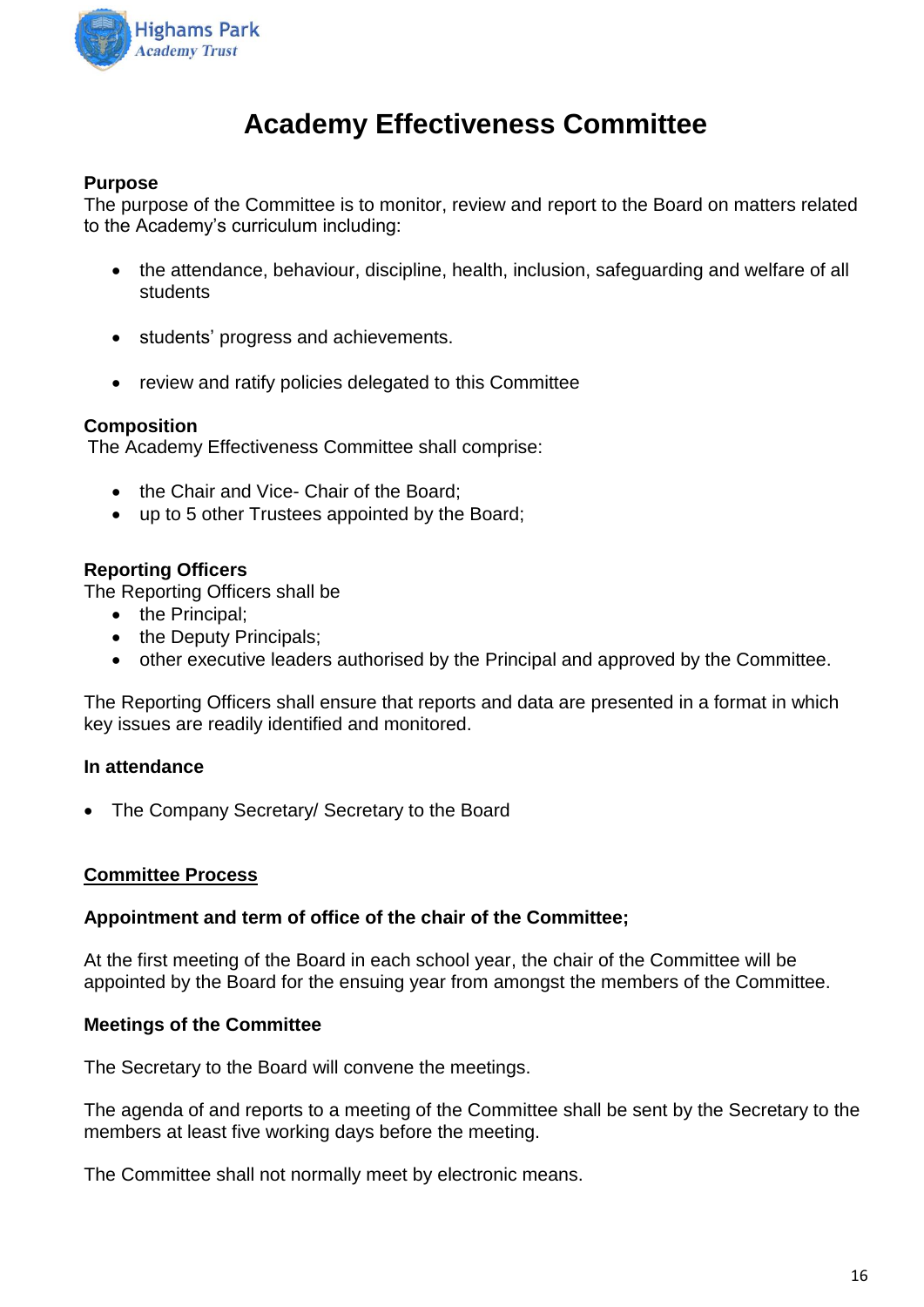

#### **Agenda, Minutes and Action List**

The Secretary to the Board shall:

- Send to the members of the Committee the agenda of and written reports required for the meeting five working days prior to the meeting date.
- draft the minutes and action list of any meeting of the Committee and submit that draft to the chair of the Committee for emendation if any and for approval;
- place on the Academy website the draft as approved by the chair of the Committee;
- submit the draft:
	- o to the next following meeting of the Board for presentation thereat by the chair of the Committee; and
	- o to the next meeting following of the Committee for confirmation by the Committee.

#### **Quorum**

The quorum for any meeting of the Committee shall be three.

#### **Frequency of Meetings**

Once every half term

#### **Terms of Reference of the Committee**

- **1. The Committee shall consider and advise the Board on all matters relating to:**
	- the teaching and learning of all students;
	- the attendance, behaviour and discipline of all students;
	- the provision made for the safeguarding of all students;
	- the provision made for students with special educational needs;
	- the provision of and arrangements for students' educational visits;
	- the charges to be made for those educational visits or for any other educational provision made by, in the name of or at the Academy.
- **2.** The Committee shall hold the Academy's executive leadership to account for the progress and achievement of all students using rigorous data analyses and of the implementation of the broad and balanced curriculum provided by the Academy. Also, for implementation of the broad and balanced curriculum provided by the Academy (under the Trust's Articles of Association and Funding Agreement) including but not limited to, the provision of Religious Education and collective worship; sex and relationship education; other statutory imperatives such as those relating to disadvantaged students and those students with special educational needs and disabilities.
- **3. The Committee shall review, monitor and evaluate the curriculum offer to students to ensure that:**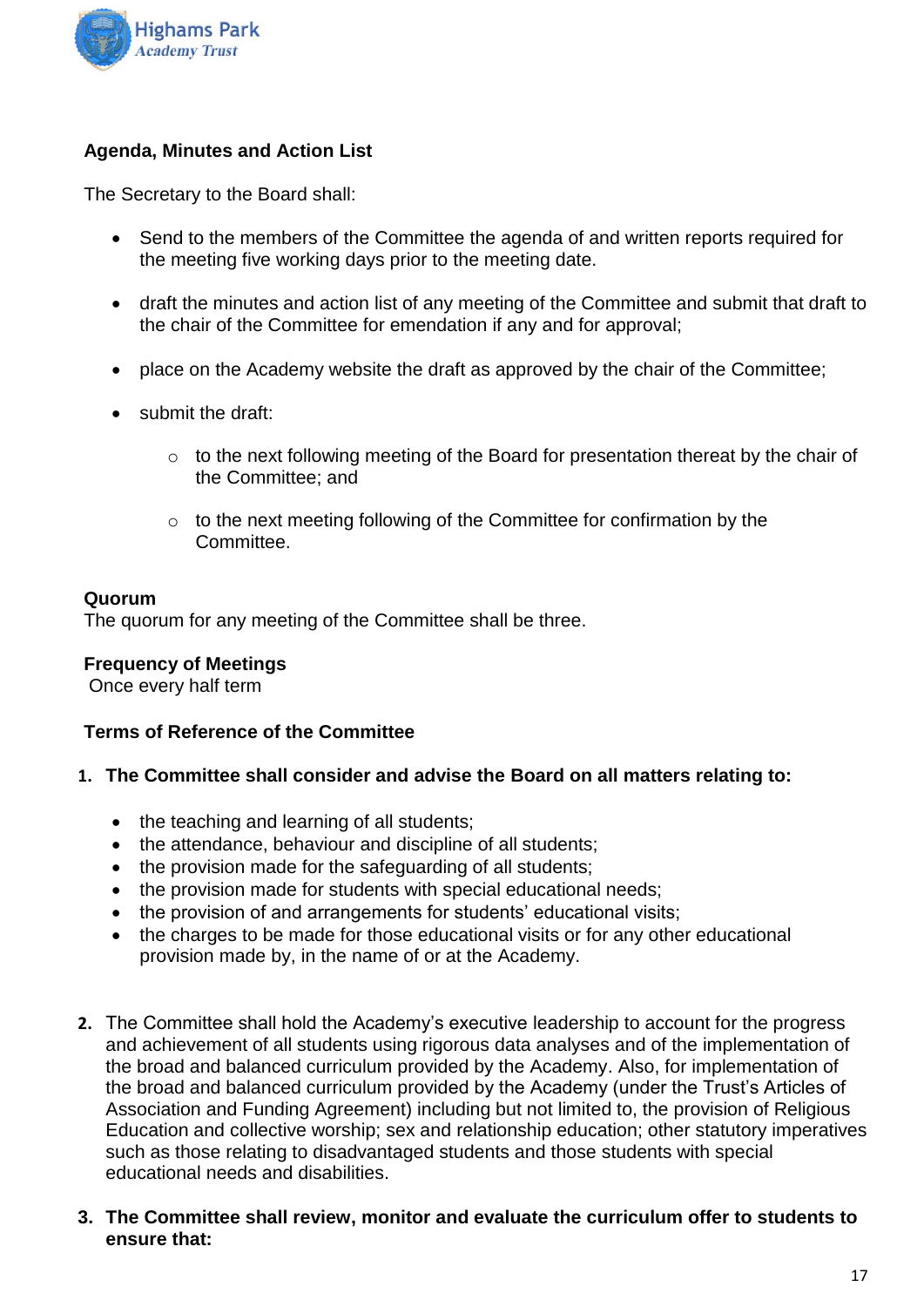

- there is equality of curriculum opportunity for all students;
- the curriculum is relevant to and effective for the needs of all students;
- the Academy promotes the highest standards of student achievement and academic standards;
- the Trust's staff are provided with suitable professional development training in order to enable the continuous improvement of their practices;
- the Board is alerted in good time to any curriculum developments that may require additional funding.

#### **4. The Committee shall consider and recommend to the Board the:**

- self-evaluation form / Academy Improvement Plan;
- Academy's teaching and learning strategy;
- next following annual programme of dates of the Academy's terms and holidays;
- times at which the Academy is in session for students.

#### **Reporting their decisions to the Academy Effectiveness Committee**

#### **Student Discipline Committee**

#### **Purpose**

The Student Discipline Committee shall take decisions on behalf of the Board on the exclusion of specified students from the Academy.

#### **Terms of Reference**

The Committee shall consider and determine the Principals' decision on:

- the permanent exclusion of any student; and on
- an exclusion by the Principal of a student for a fixed term of six days or more.

In doing so, the Committee shall follow the current statutory guidance issued by the Department for Education.

#### **Composition and chair**

This must be either 3 or 5 Trustees. An odd number of trustees is required. Members should, as far as possible, have no prior knowledge of the matter, which means that the detail of individual student exclusions must not be discussed in trustees' meetings. To discuss the matter in advance will compromise the ability of the trustees to reach a fair decision, based on natural justice, and could make the process invalid, and flawed.

Trustees must not sit on the panel if any of the following apply:

- know the student and/or his/her family;
- witnessed the incident that led to the exclusion;
- have a child who was a witness to the incident and has told them about it;
- have a spouse/partner who was involved in the incident;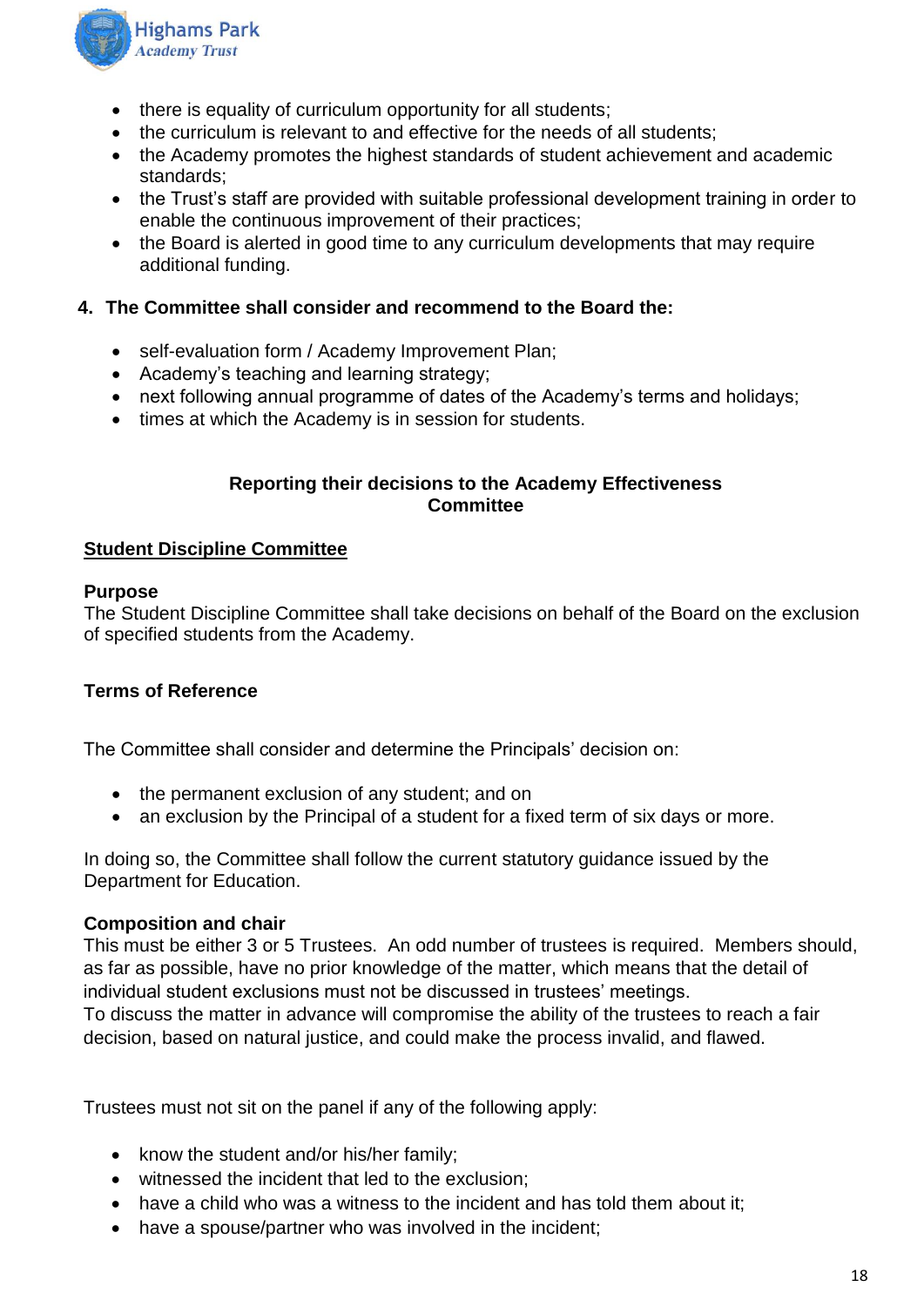

- for any other reason they may not be able to be impartial;
- is a member of the school staff:
- is the chair of trustees and discussed the student with the Principal

The chair of the Board shall appoint the chair of the Committee.

**Reporting Officer** The Principal - as a party to the hearing

**Frequency of Meetings** As and when required.

**Convenor of Meetings**

The Secretary to the Board.

#### **Advice to the Committee/Recording and Minutes of Meetings/Notification of Decisions to the Parties and to the Academy Effectiveness Committee**

A trained Acting Clerk engaged by the Secretary to the Board.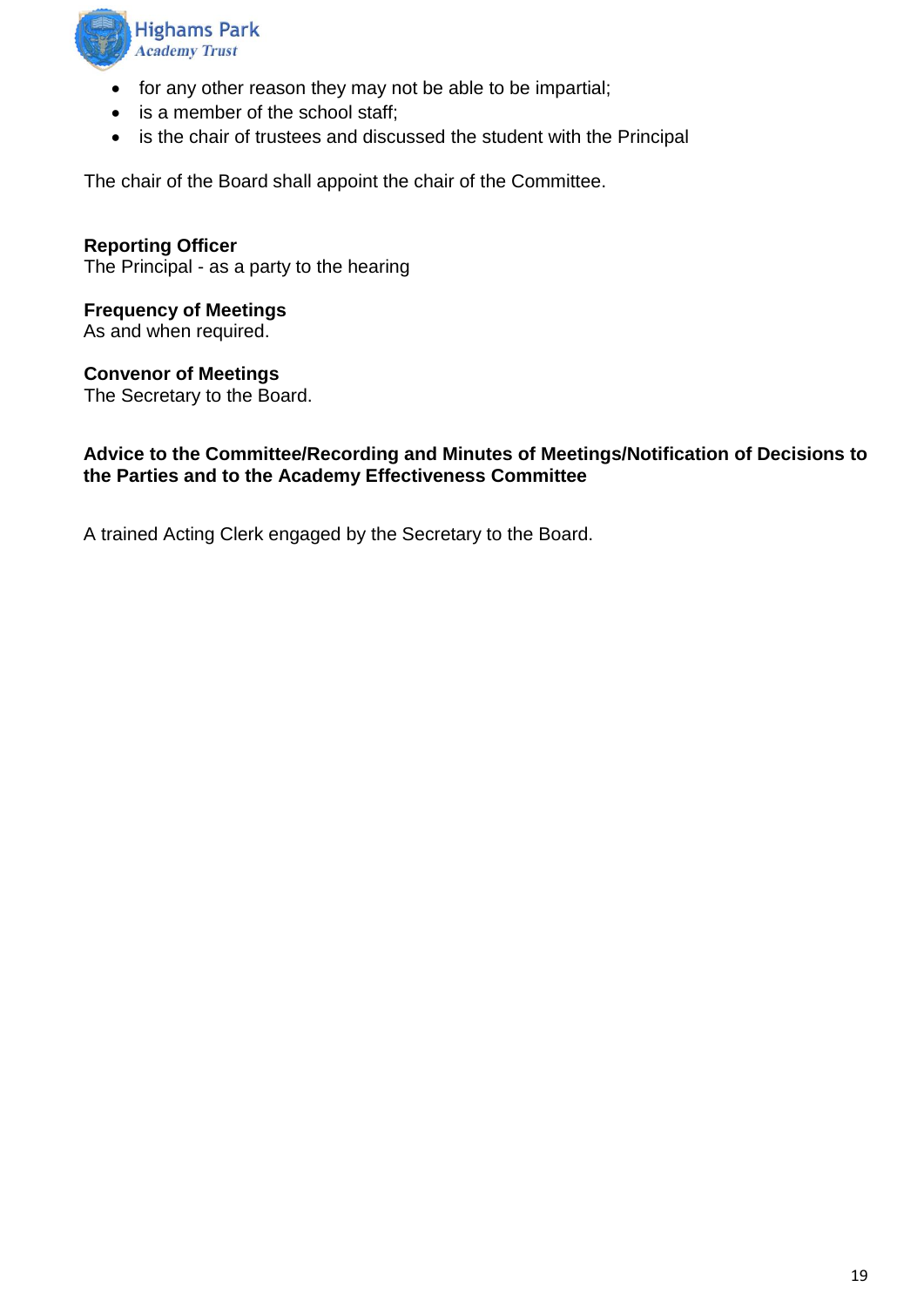

#### **1. In Year Admissions Sub Committee**

#### **Purpose**

To consider in year admissions made to the school when required and to make decisions on behalf of the Board regarding these applications, having regard to the relevant Admissions Code.

#### **Composition**

3 Trustees School Admissions Officer (as a reporting officer)

#### **Frequency of meetings**

As and when required

#### **Terms of Reference**

- **1.** To keep under review, the number and nature of in year applications to the school and the results of such applications.
- **2.** To make decisions on behalf of the Board regarding these admissions

#### **Powers delegated to the Sub-Committee**

To approve or otherwise in year admissions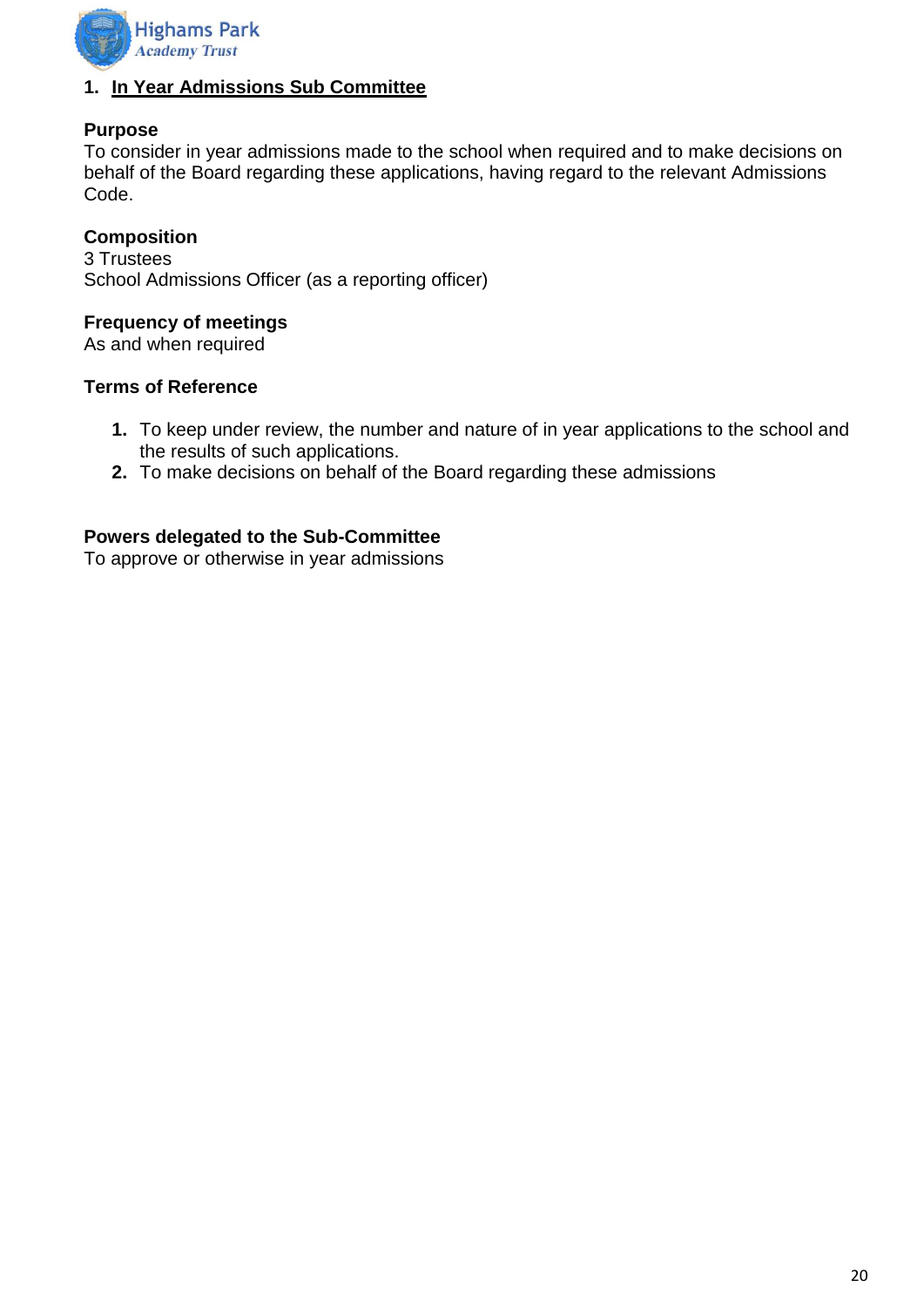

#### **Powers Delegated to Officers of the Board and to Chairs of Committees or Sub - Committees established by the Board**

#### **1. The Chair of the Board**

Powers reserved to the Board may be exercised in the case of urgency by the Chair of the Board provided the Principal has been consulted and members of the Board are notified by electronic means.

#### **2. Chairs of all Committees and Sub - Committees established by the Board**

A power not reserved to the Board but remitted to a Committee under this Policy may be exercised in cases of urgency by the Chair of the Committee provided the Chair of the Board and Principal have been consulted and members of the Committee are notified by electronic means.

#### **3. Powers delegated to the Principal**

Powers delegated to the Principal shall be exercised by:

The Principal in person;

(in the absence or incapacity of the Principal) the designated Deputy Principal, or; (in the absence or incapacity of the designated Deputy Principal) a member of HPAT's senior management team, such person having been authorised directly by the Principal, the authorisation having been previously approved by the Board.

The Board delegate to the Principal powers to:

Determine and carry out HPAT's operational, management and administrative practices and procedures;

Authorise expenditure within HPAT's approved project budgets, the Chief Financial Officer reporting that expenditure to the Board at each quarterly meeting; (see section 7.1 of the policy and scheme of delegation for viament levels);

Manage and supervise HPAT's staff; provide for their support and guidance; and exercise their discipline including but not limited to the termination of their employment for reasons of capability, conduct or redundancy;

Enter into partnership or contract agreements valued up to £50,000 that are within HPAT's objects having ensured that a process of due diligence has been carried out;

Assess and manage HPAT's organisational risks on an ongoing basis, reporting findings to the Resources Committee;

Submit capital funding bids to DfE up to a value agreed by the Resources Committee.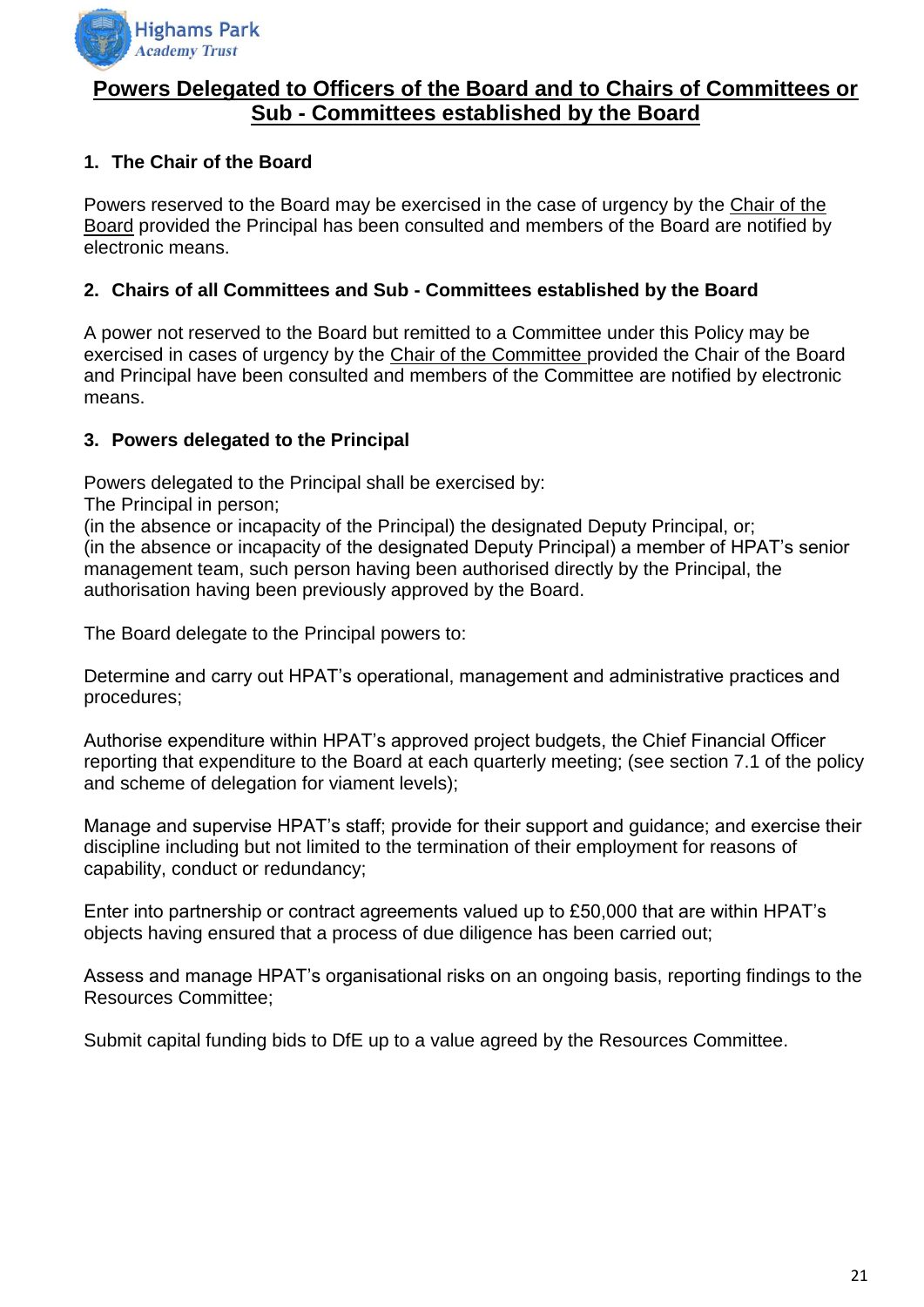

#### **4. The Board delegate powers to the Company Secretary/Secretary to the Board to ensure that HPAT:**

- Acts in all matters relating to the appointment, election and retirement of trustees in accordance with the Articles of Association;
- Complies with charity and company law and with the requirements of DfE and ESFA regulations and guidance;
- Prepares and submits in good time reports, Annual Returns and accounts as required by law and by DfE/ESFA;
- Does not breach any of the provisions of HPAT's Articles of Association and remains true to the charitable purpose and objects set out there.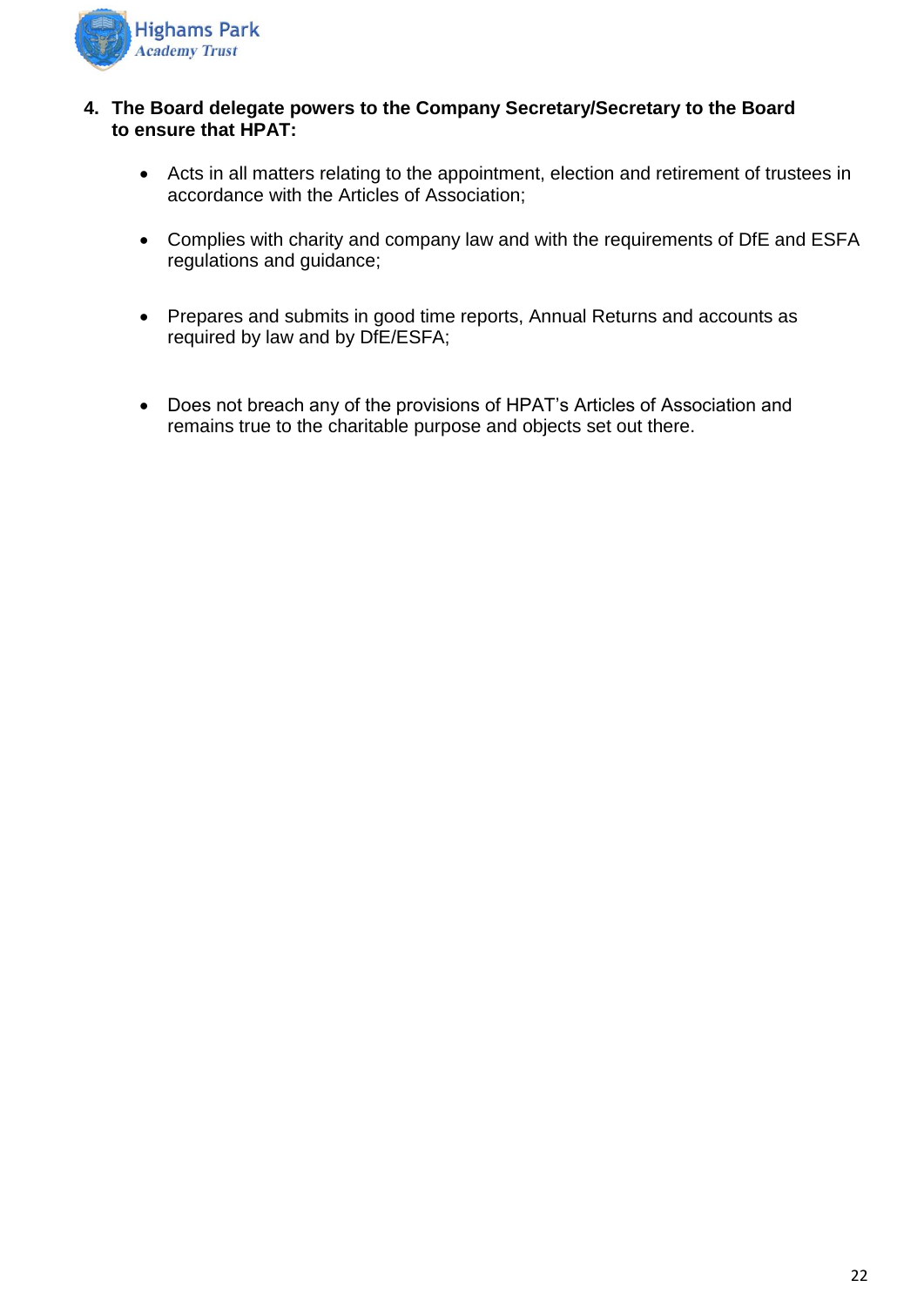

## **Purchasing Policy and Tendering Procedures**

#### **1. Purchasing Policy**

1.1 Purchases or contracts below £5,000 shall be subject to evidence of best value.

Purchases or contracts above £5,000 shall be the subject of previous quotation or tender as follows:

1.2.1 above £5,000 and up to £25,000, at least three written quotations;

1.2.2 above £25,000 and up to £50,000, three quotations based on a written specification and evaluation criteria to be submitted in writing by a specified date and time

1.2.3 above £50,000 and up to EU thresholds, 3 tenders

1.2.4 over EU thresholds, adverts will be placed in accordance with the OJEU procurement requirements

1.2 The values are for single items or groups of items, which must not be disaggregated artificially.

1.3 The applicable sterling equivalents of EU thresholds (net of VAT) are published on 1 January of each even-dated year.

1.4 For tenders expected to exceed EU thresholds, advertisements will be placed in OJEU (the Official Journal of the European Union) and must follow EU procurement requirements with particular regard to be given to the timescale for such tenders.

#### **2. Tendering Procedures (over £50,000)**

Invitations to submit tenders will be advertised on the school website, in newspapers and trade journals as appropriate.

The invitations to tender will include:

- 2.2.1 an introduction/background to the project;
- 2.2.2 the scope and objectives of the project;
- 2.2.3 any technical requirements;
- 2.2.4 implementation details for the project;
- 2.2.5 the terms and conditions of the tender; and
- 2.2.6 the form and date of response to the Trust

2.3 All replies should be addressed to the Principal in a plain sealed envelope marked 'Tender' to reach the school by a specified date, unless an appropriately qualified Consultant has been appointed by the Trustees to manage the Tender process. All replies must be kept sealed until that date.

2.4 All tenders will be opened at the same time by the Principal and at least one Trustee, except when an appropriately qualified Consultant has been appointed, under which circumstances, a formal tender report will be provided to the Trustees.

2.5 The details of the contractor and the sum of the quotation will be recorded at the time of opening.

2.7 No contractor will be allowed to amend the tender after the time fixed for receipt.

2.8 The Principal will keep a separate correspondence file for each tender which will contain copies of all correspondence or other relevant information.

2.9 The following factors will be considered when deciding which tender to recommend: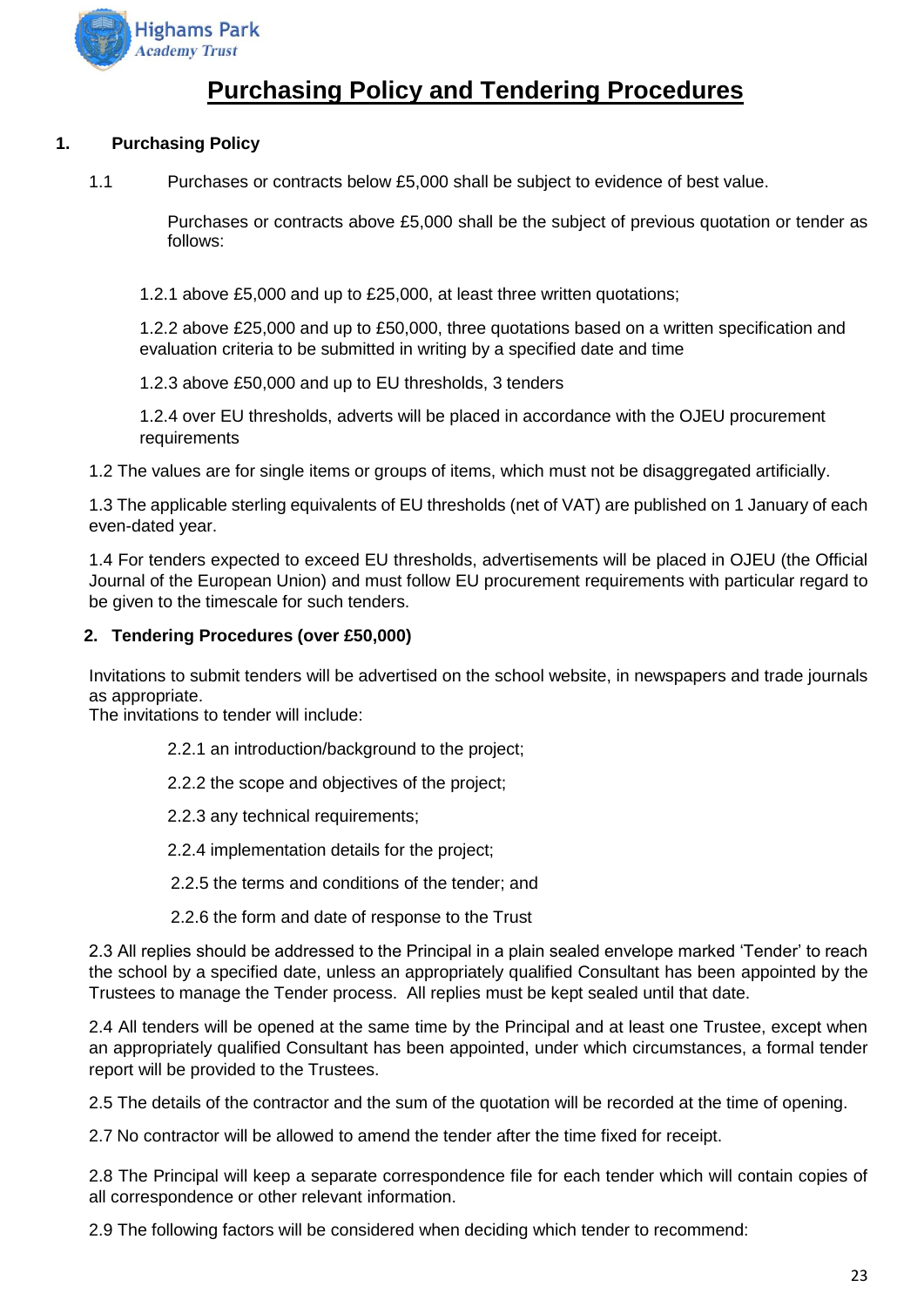

2.9.1 the overall price and the individual items or services which make up that price;

2.9.2 whether there are any 'hidden 'costs; that is additional costs which the academy will have to incur to obtain a satisfactory product;

2.9.3 whether there is scope for negotiation / value engineering, while being fair to all tenderers;

2.8.4 the qualifications and experience of the supplier, including membership of professional associations;

2.9.5 compliance with the technical requirements laid down by the specification;

2.9.6 whether certificates of quantity and/or guarantees are included;

2.9.7 the supplier's quality control procedures, pre - sales demonstrations and after - sales service; the financial status of the supplies;

References from other establishments.

2.10 A decision on the tender will be recommended by the Resources Committee to the Trustees.

2.11 The reasons for accepting a particular tender will be documented, especially if it is other than the lowest tender.

2.12 Once a tender is accepted by the Trustees, an order should be issued by the Principal, in case the case of building projects, the appropriately qualified consultant will also raise a JCT contract

#### **3. Tenders for Building Works**

3.1 For building works of a value greater than £50,000 the services of an appropriately qualified consultant will be engaged by the Principal to recommend the specifications of the works and suitability to tender.

3.2 The specifications must include,

3.2.1. the provision by the supplier of a rectification period and insurance guarantees;

3.2.2 a requirement for the supplier to comply with Health & Safety, Construction, Design and Management Regulations (CDM) and the Disclosure and Disbarring Service (DBS) which apply on a school site;

3.2.3 information that, with the exception of one designated outdoor area, any use of which must be negotiated with and agreed by the Principal, the school is a non - smoking site; and that the consumption on the site of alcoholic drinks by the supplier his employees and any sub – contractor is strictly forbidden.

3.3 Where appropriate, the suppliers invited to tender should be drawn from an approved list or from those agreed with the appropriately qualified consultant.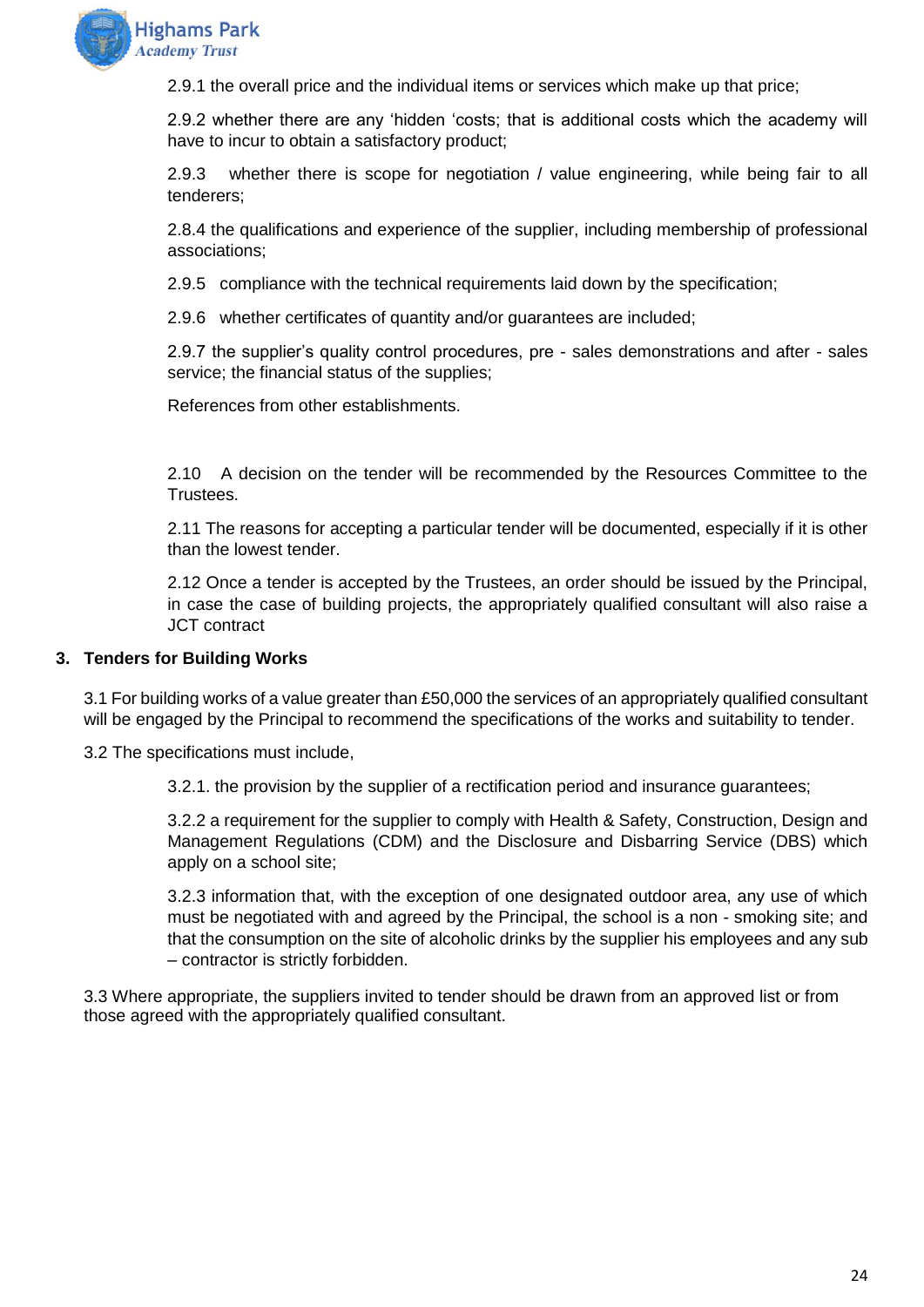

## **Board of Trustees – Membership and Working Processes - 2021/22**

| <b>TRUSTEES OF HPAT</b>                                                                              |                                                                                                                                                                                                                                                                                                                                                                                                                                                                                                                                                                                                                                                                                                                                                                                                                                                                                                                |
|------------------------------------------------------------------------------------------------------|----------------------------------------------------------------------------------------------------------------------------------------------------------------------------------------------------------------------------------------------------------------------------------------------------------------------------------------------------------------------------------------------------------------------------------------------------------------------------------------------------------------------------------------------------------------------------------------------------------------------------------------------------------------------------------------------------------------------------------------------------------------------------------------------------------------------------------------------------------------------------------------------------------------|
| <b>The Chair. The Vice</b><br>Chair.<br>(Elected at the first<br><b>Board Meeting each</b><br>year). | 1.1<br>Alan Benton (23/09/2023)<br>1.2<br>Sophie Boyack (16/07/22)<br>1.3<br>Dave Brown (03/02/2024)<br>1.4<br>Claudine Crossley (08/06/2022)<br>1.5<br>Phil Grundy (Principal),<br>1.6<br>Ginette Hogan (16/07/2023)<br>1.7<br>Richard Palmer (23/09/2023)<br>1.8<br>Christina Proffitt (Edward) (17/03/2022)<br>1.9<br>Tracy Penfold (18/12/2021)<br>1.10<br>Andy Sikora (23/09/2023)                                                                                                                                                                                                                                                                                                                                                                                                                                                                                                                        |
| <b>Members</b>                                                                                       | Alan Benton<br>2.1<br>2.2<br>Mike Bunyan<br><b>Steve Carter</b><br>2.3<br>2.4<br><b>Richard Hutchinson</b><br>2.5<br><b>Paul Phillip</b><br><b>Steve Riches</b><br>2.6                                                                                                                                                                                                                                                                                                                                                                                                                                                                                                                                                                                                                                                                                                                                         |
| <b>STAFF ATTENDING</b><br><b>BOARD MEETINGS</b>                                                      | The Company Secretary<br><b>Minuting Secretary</b><br>Other staff nominated by the Principal and<br>approved by the Board                                                                                                                                                                                                                                                                                                                                                                                                                                                                                                                                                                                                                                                                                                                                                                                      |
| <b>ADMINISTRATION</b><br><b>AND ACTION</b><br><b>MATTERS</b>                                         | The Chair and Vice Chair shall respectively be Chair of<br>any meeting of the Board, but if not present within five<br>minutes after the time appointed for the meeting or<br>unwilling to chair the meeting, then the members of the<br>Board present shall appoint one of their number to<br>chair the meeting.<br>Each member of the Board shall be entitled to one vote<br>on any matter before the Board. Such a vote shall be<br>determined by a simple majority of those present<br>(whether in person or electronically). The chair of the<br>meeting may determine whether a vote should be<br>taken by show of hands or ballot. In case of an equality<br>of votes the chair of the meeting shall have a second<br>casting vote.<br>Staff of the HPAT may be invited by the Board to (a)<br>meeting(s) of the Board for the purposes of advice but<br>shall not vote on any motion before the Board. |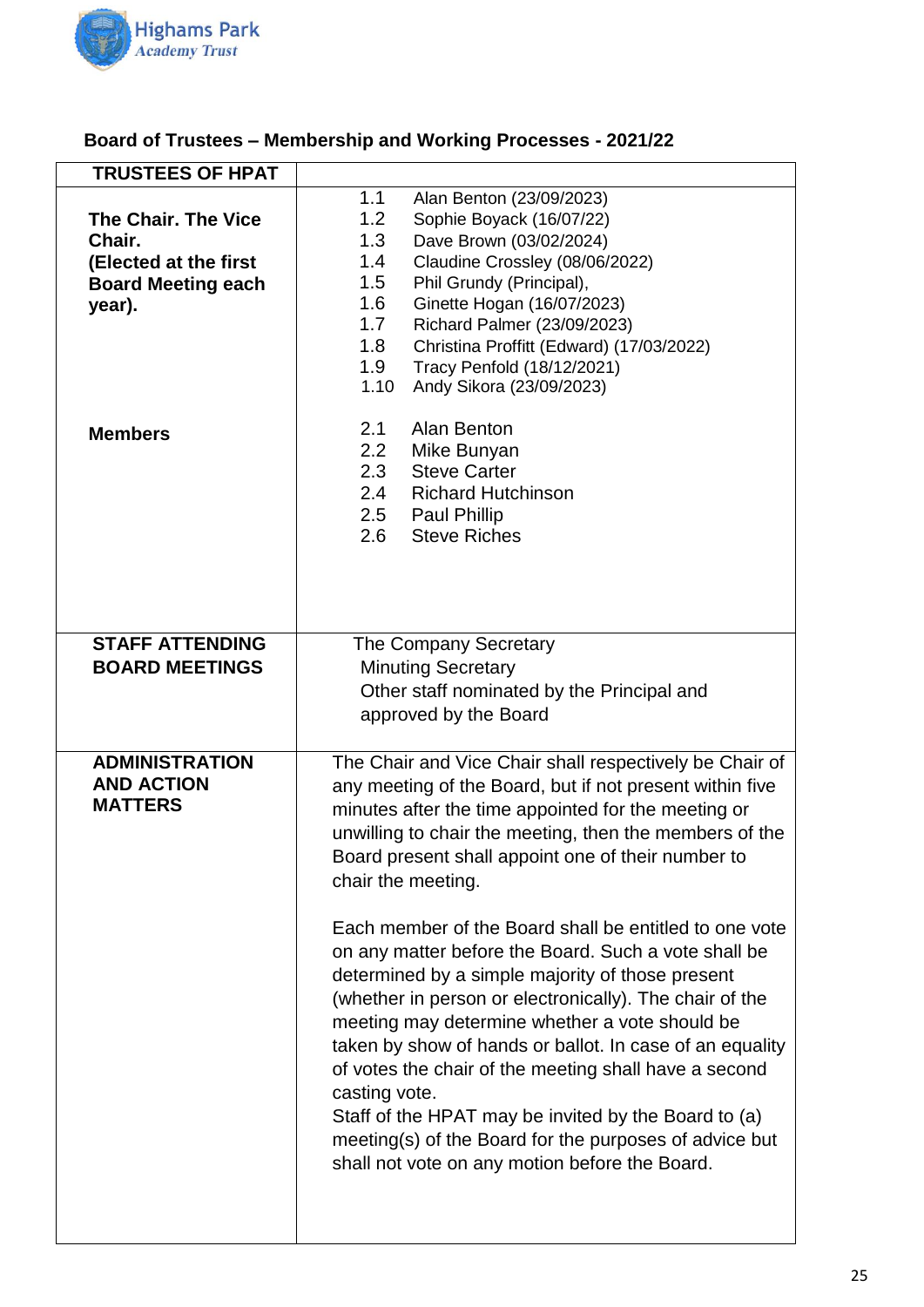

|                                                               | The Quorum for a meeting of the Board shall be one<br>quarter of the membership but never less than three<br>Members.                                                                                                                                                                                                                 |
|---------------------------------------------------------------|---------------------------------------------------------------------------------------------------------------------------------------------------------------------------------------------------------------------------------------------------------------------------------------------------------------------------------------|
|                                                               | A member of the Board who is absent for three<br>consecutive meetings of the Board without the consent<br>of the Board shall be disqualified from membership.<br>A meeting of the Board may be held by suitable<br>electronic means.<br>An action sheet will be produced by the Company<br>Secretary after each meeting of the Board. |
| <b>WORKING</b><br><b>PROCESSES OF</b><br><b>BOARD MEMBERS</b> | To attend all scheduled and special Board meetings/<br>HPAT's AGM/ and other events as required and give<br>apologies in advance of any meeting where<br>attendance is not possible.                                                                                                                                                  |
|                                                               | To read Board papers in advance of any meeting and<br>seek any additional information required from the<br>paper's author or the Principal.                                                                                                                                                                                           |
|                                                               | To assess proposals and recommendations critically<br>on the best evidence.                                                                                                                                                                                                                                                           |
|                                                               | To take membership of one or more Committees or<br>Sub - Committees of the Board and give apologies in<br>advance of any meeting where attendance is not<br>possible.                                                                                                                                                                 |
|                                                               |                                                                                                                                                                                                                                                                                                                                       |